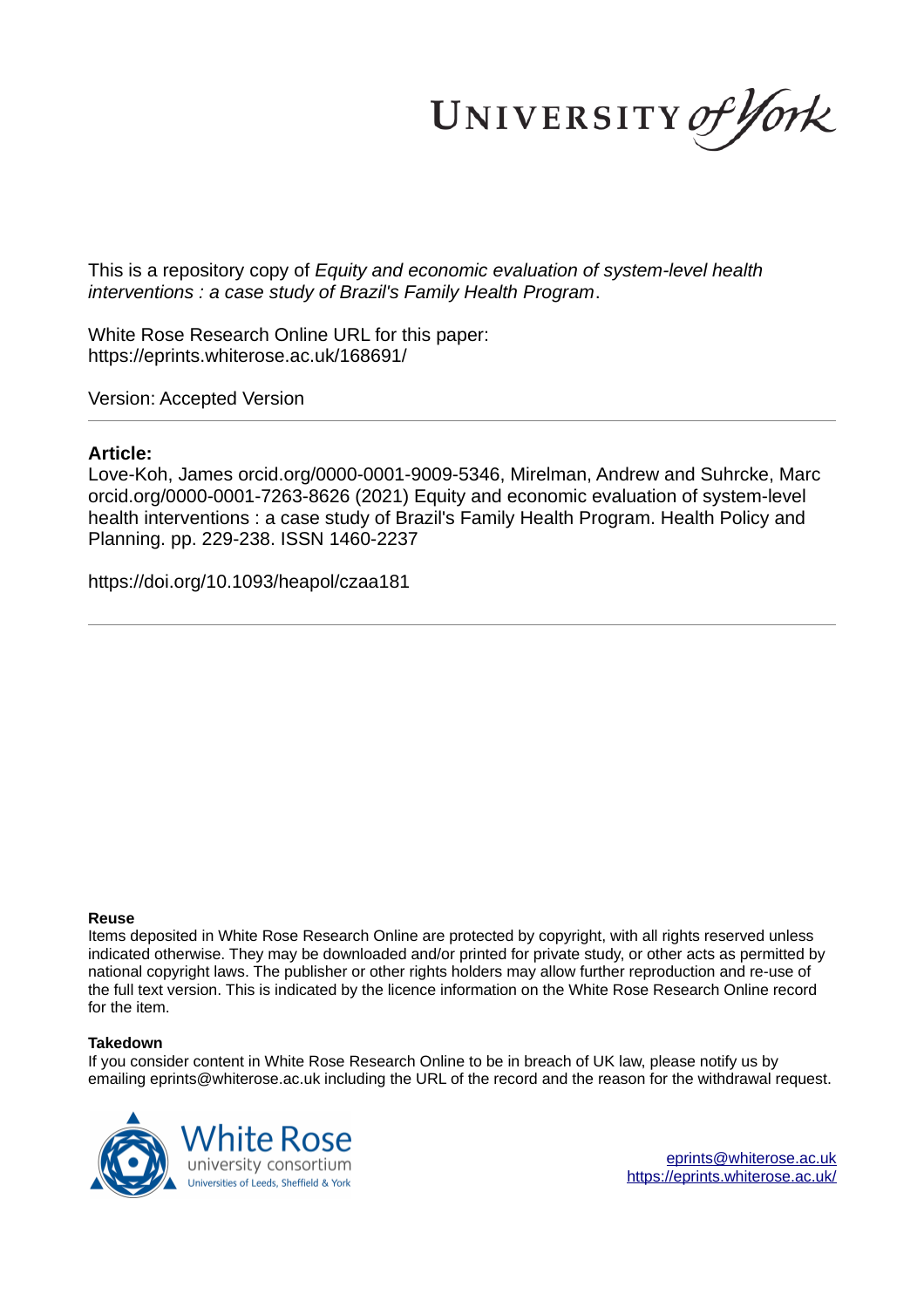**Equity and economic evaluation of population- and system-level interventions in low-and middle-income countries: an application to the Brazilian** *Programa Saúde da* 

*Família*

**Abstract** 

 Distributional economic evaluation estimates the value for money of health interventions in terms of population health and health equity impacts. When applied to interventions delivered at the population- or health system-level (PSIs) instead of clinical interventions, additional practical and methodological challenges arise. Using the example of the *Programa Saúde da Família* (PSF) in Brazil, a community-level primary care system intervention, we seek to illustrate these challenges and provide potential solutions. We use a distributional cost- effectiveness analysis (DCEA) approach to evaluate the impact of the PSF on population health and between-state health inequalities in Brazil. Data on baseline health status, disease prevalence and PSF effectiveness are extracted from the literature and incorporated into a Markov model to estimate the long-term impacts in terms of disability-adjusted life years. The inequality and average health impacts are analysed simultaneously using health-related social welfare functions. Uncertainty is computed using Monte Carlo simulation. The DCEA encountered several challenges in the context of PSIs. Non-randomised, quasi-experimental methods may not be powered to identify treatment effect heterogeneity estimates to inform a decision model. PSIs are more likely to be funded from multiple public sector budgets, complicating the calculation of health opportunity costs. We estimate a cost-per-DALY of funding the PSF of \$2,640. Net benefits were positive across the likely range of intervention cost. Social welfare analysis indicates that, compared to gains in average health, changes in health inequalities accounted for a small proportion of the total welfare improvement, even at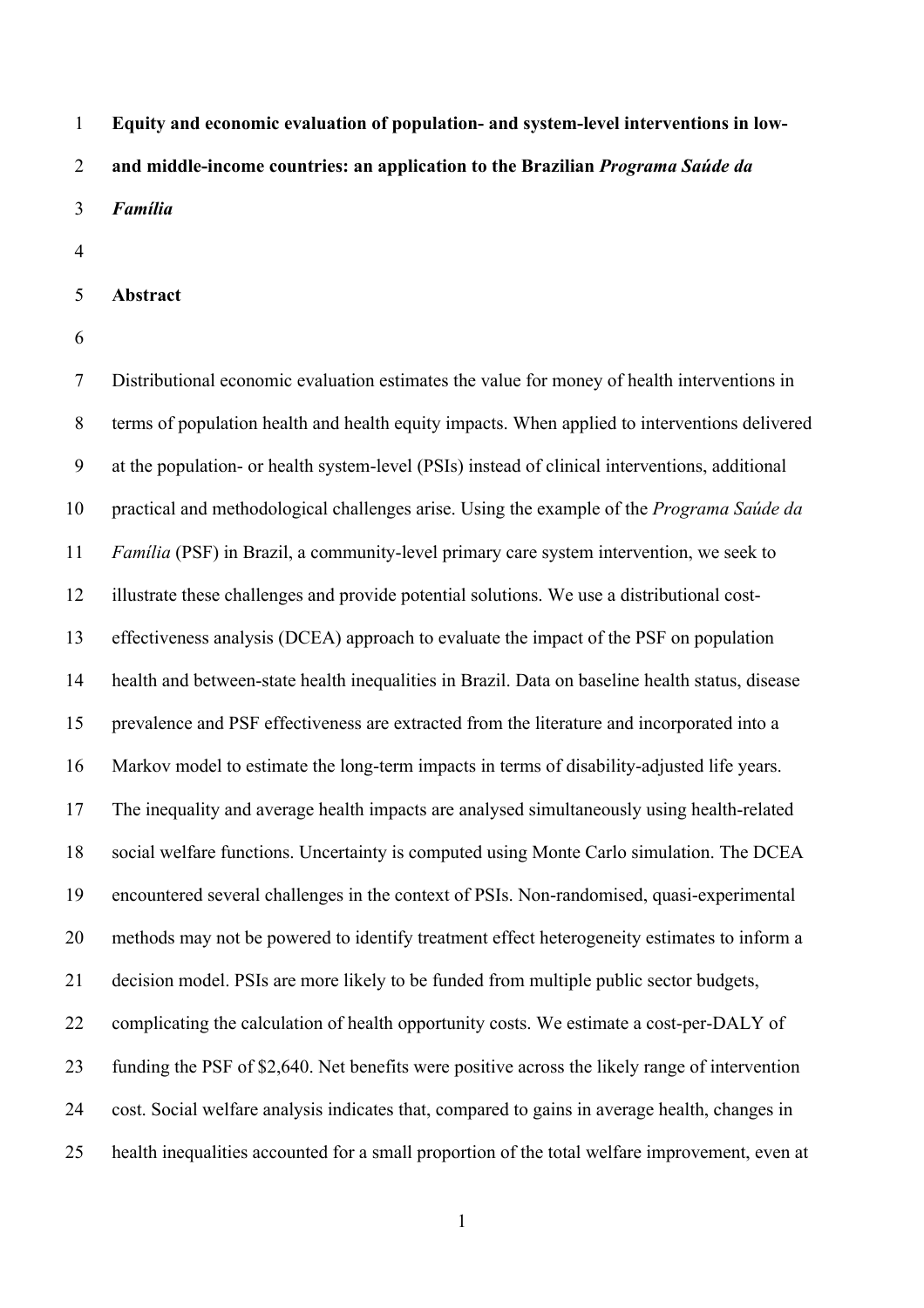- high levels of social inequality aversion. Evidence on the population health and health equity impacts of PSIs can be incorporated into economic evaluation methods, although with additional complexity and assumptions. The case study results indicate that the PSF is likely to be cost-effective, but that the inequality impacts are small and highly uncertain.
-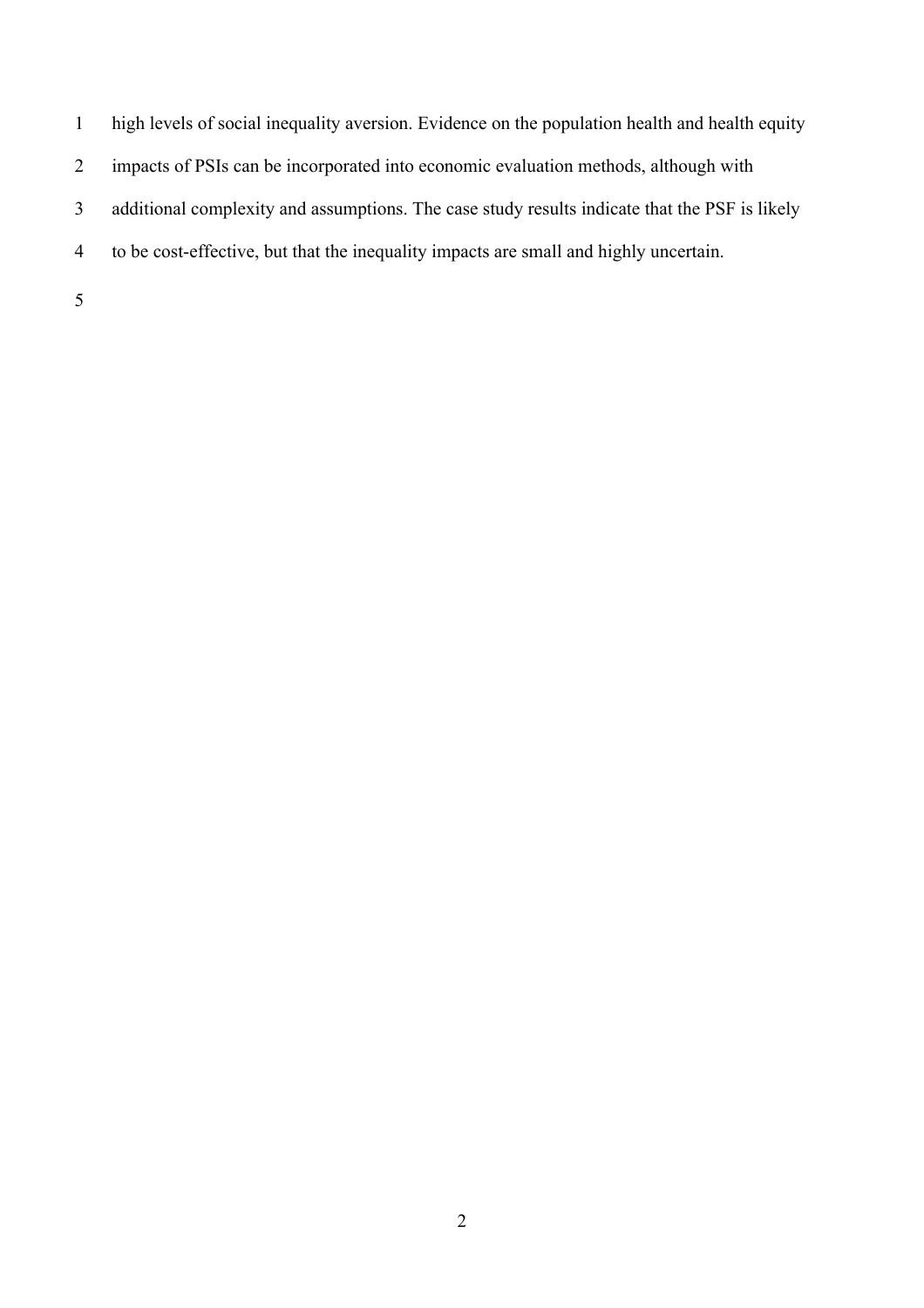#### **Introduction**

 Alongside improving overall population health, health equity has emerged as a prominent topic and policy objective in global health, as seen, for instance, in both the UN Sustainable Development Goal 3.8 (United Nations, 2020) and the broader universal health coverage (UHC) agenda. Both initiatives call for actions to improve health, to provide a more equitable distribution of health and to improve health-related financial risk protection. At the same time, achieving UHC in many low- and middle-income countries (LMICs) requires substantive health system-level investments, which have strong potential for improving equity and population health (Kieny et al., 2017). Economic evaluation is typically concerned with the incremental costs and benefits of funding an intervention for the average recipient. This evidence is widely used to assess the efficiency of investments and disinvestments in interventions involving new medicines, medical devices, and diagnostics. Economic evaluation can also be applied more broadly to analyse others types of health system investments, including the value of improving implementation (Faria et al., 2017) and of conducting further research (Griffin et al., 2010). Our focus here is on the issues that arise when conducting an economic evaluation of population and system-level interventions (PSIs) whilst simultaneously taking into account the within-population distribution of the impacts. PSIs may include large-scale public health interventions, health financing initiatives, and health-system level interventions (e.g. changes to health service delivery). The complexities involved in the *standard* economic evaluation (i.e. focused on average health effects) of PSIs have been identified in other recent work (Pandya et al., 2018; Sutton et al., 2018). However, the additional challenges of evaluating them in a *distributional* economic evaluation framework, such as Distributional Cost-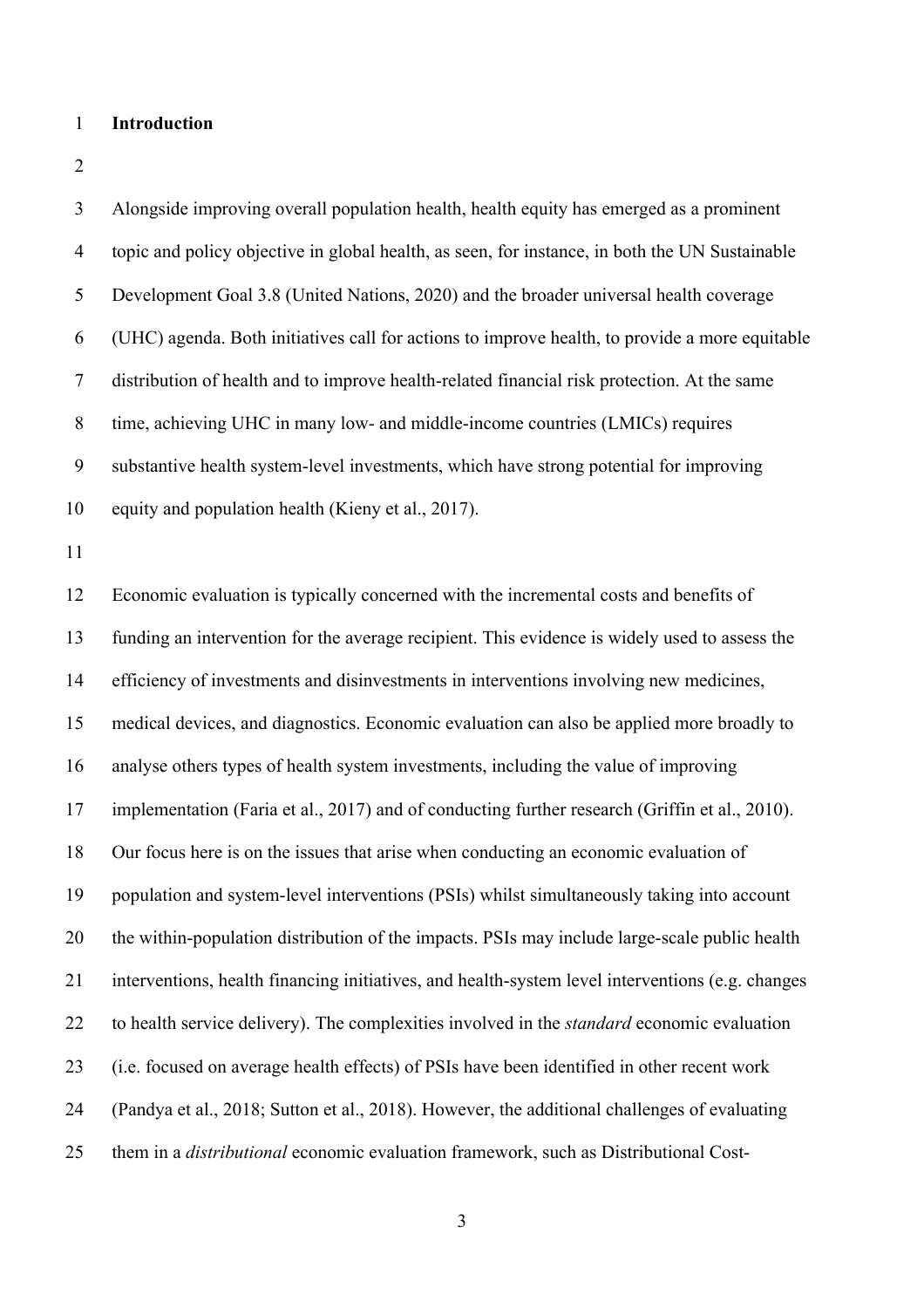Effectiveness Analysis (DCEA) and Extended Cost-Effectiveness Analysis (ECEA) (Asaria et al., 2016; Verguet et al., 2016), have yet to be explored.

 In this paper, we outline issues that arise when explicitly incorporating equity into health economic evaluations of PSIs, paying particular attention to an LMIC context. Although equity ranks as an important decision-making criterion for both policymakers and the general public, formal analysis in economic evaluations is rare (Dawkins et al., 2018; Johri and Norheim, 2012; Weatherly et al., 2009). The challenges for extending these methods to evaluate PSIs are illustrated through a case-study DCEA evaluation of the Family Health Program ('*Programa Saúde da Família*', hereafter PSF), a major, population-wide Brazilian primary care system-level policy.

#### **Overview of the PSF**

 The PSF is a community-based approach to primary healthcare provision that was introduced in the early 1990s and has seen continual expansion since. In 2014, coverage was estimated to be 120 million people (62% of the population) (Macinko and Harris, 2015). A central objective of the PSF was to improve access to the healthcare system for socioeconomically disadvantaged populations who were not seeking appropriate care (Escorel et al., 2007). PSF teams consist of a physician, a nurse and between four and six community health workers (CHWs) covering non-overlapping catchment areas of approximately 1,000 22 households. Each household is allocated to one of the CHWs, who conducts a monthly visit to provide advice, identify health issues and risk factors and support adherence to treatments 24 and medications. The organization of the PSF team is designed to ensure that the CHW component is fully integrated with both the local communities they serve and the wider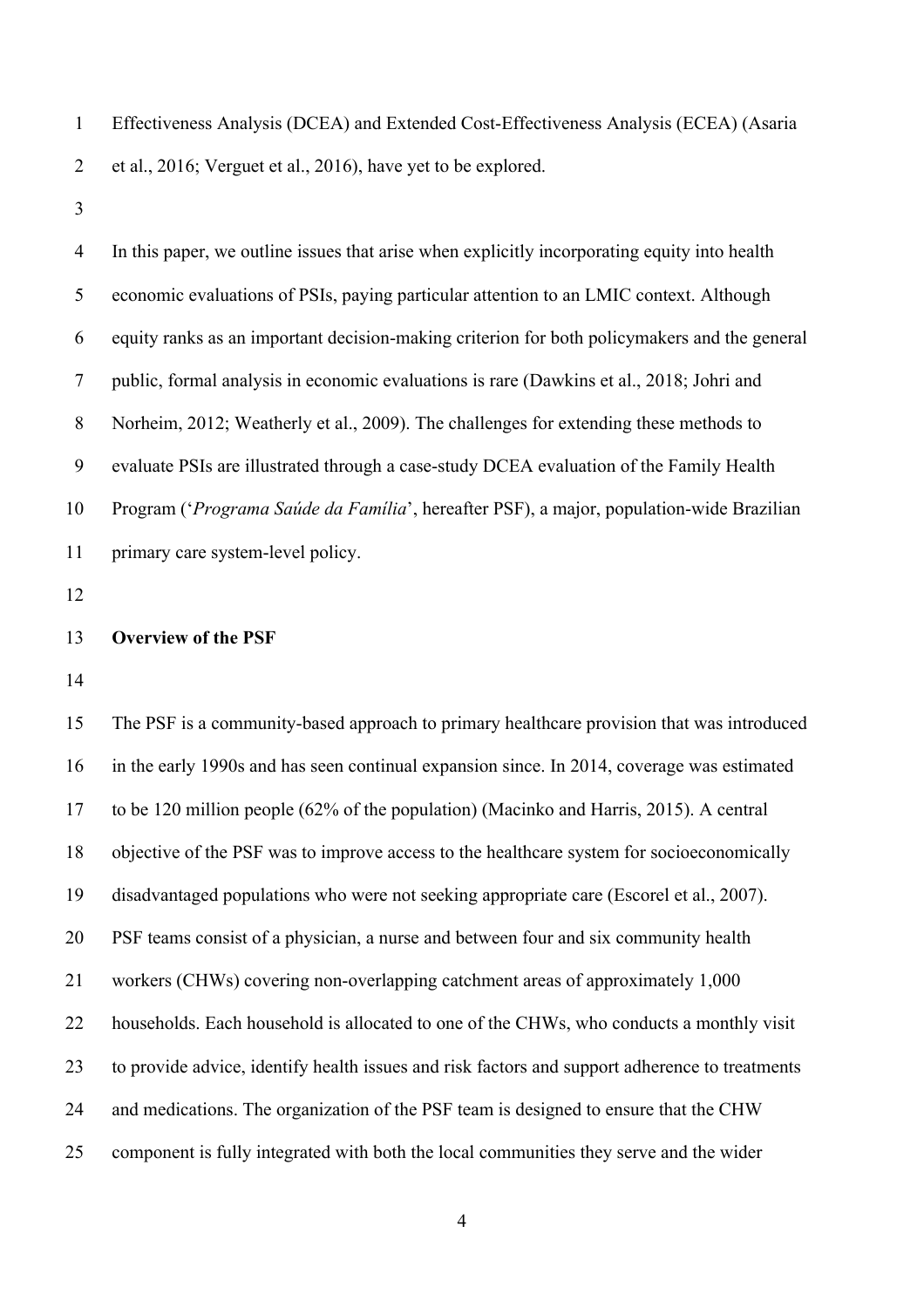- health system. This was intended to overcome problems that have been encountered with CHW programmes in other contexts (Lehmann and Sanders, 2007).
- 

#### **Methods**

 This section describes the steps required to conduct a distributional economic evaluation. For each step, the issues relating to the evaluation of PSIs are discussed, followed by a description of the data and methods used to develop the PSF case study analysis.

#### *Analytical approach*

 Health equity can be defined as *unfair* differences in healthcare access, utilisation, quality or health outcomes (World Health Organization, 2020). These differences can exist with respect to a wide range of sociodemographic variables, most notably socioeconomic status, ethnicity or geography. Different analytical approaches are available to capture such differences and should be selected based on the objectives of the policy under consideration. Empirical analyses of healthcare coverage and utilisation data can be used to shed light on changes in healthcare access (Ridde et al., 2013), although it remains rare for these to be accompanied by a cost analysis. Distributional economic evaluation approaches have so far incorporated equity in terms of health inequality impacts or financial risk protection (FRP) (Asaria et al., 2016; Verguet et al., 2016). These approaches provide decision-makers with evidence on potential trade-offs between equity and the total population health effect, such as when an intervention increases average health but also increases unfair health inequalities. Regardless of which approach is used, it is important that the effects are estimated net of the opportunity costs for each outcome (i.e. the access/FRP/health that would have otherwise been generated had the resources been spent on other interventions).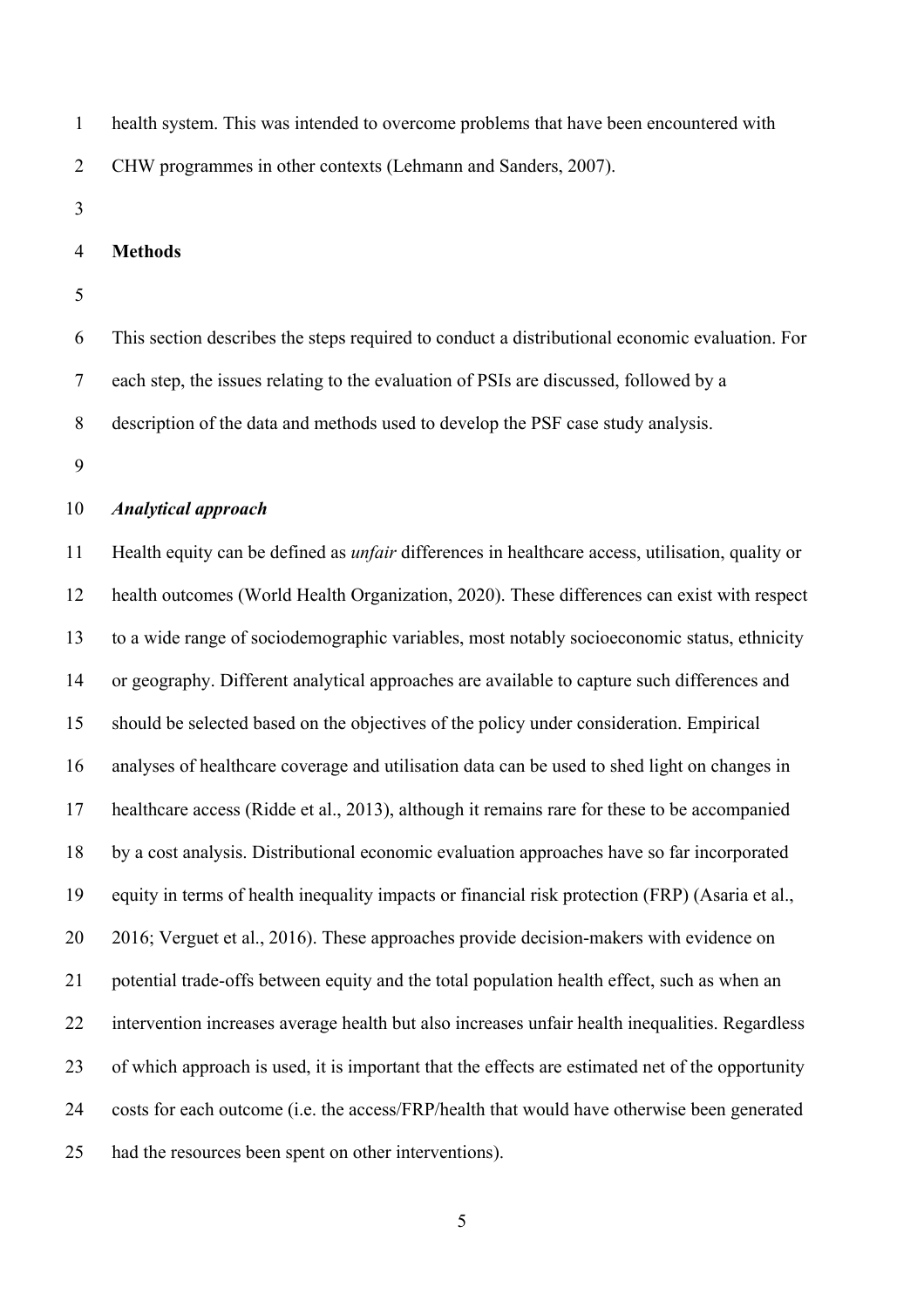| $\overline{2}$ | We elected to use DCEA to evaluate the PSF to investigate the trade-off between the            |
|----------------|------------------------------------------------------------------------------------------------|
| 3              | population health gains and geographical inequalities in Brazil. Evidence was available on     |
| $\overline{4}$ | the heterogeneous impact of the PSF on health outcomes, unlike for healthcare utilisation or   |
| 5              | FRP (Macinko and Mendonça, 2018). Our analysis focuses on state-level inequalities, which      |
| 6              | are of interest in Brazil and have been the focus of previous research (Albuquerque et al.,    |
| $\tau$         | 2017; Leite et al., 2015; Marinho et al., 2018). This entails the social value judgement that  |
| $\, 8$         | geographical inequalities in lifetime health are unfair and that reducing them by improving    |
| 9              | the outcomes of the least healthy improves equity. This unfairness is implicit in our          |
| 10             | description of the DCEA case study below, and we hereafter use the term inequalities when      |
| 11             | discussing the measurement and evaluation of health inequalities.                              |
| 12             |                                                                                                |
| 13             | DCEA evaluates policies on two criteria: total health gain and health inequality improvement   |
| 14             | (Asaria et al., 2016). Decision analytic modelling can be used to estimate the distribution of |
| 15             | health benefits generated by a policy or an intervention; these are then added to estimates of |
| 16             | the baseline distribution of health. The change in inequality is obtained by comparing the     |

baseline distribution with the post-policy one. The effects on population health and health

inequality can be represented separately on the health equity impact plane or combined

analytically through health-related social welfare functions (Cookson et al., 2017).

# *Decision problem*

 The larger scale of PSIs mean they are less likely to be evaluated in an experimental comparison with a control group (such as a randomised controlled trial) and more commonly employ quasi-experimental study designs. However, conducting economic evaluations of PSIs after they have been implemented arguably limits the relevance of that evidence, as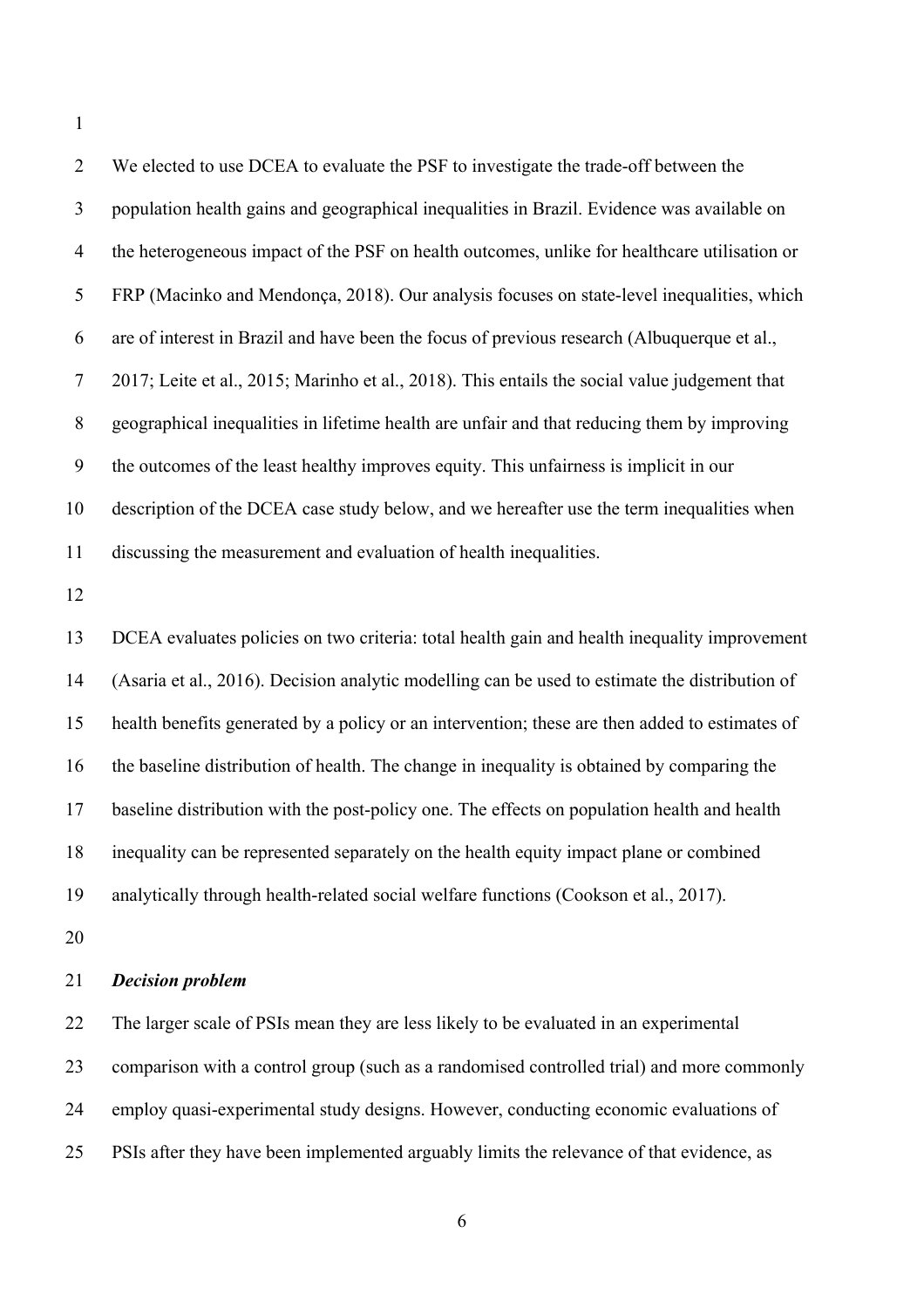policymakers ideally require more forward-looking (rather than historical) information.

Hence, in order to better inform decision-making, economic evaluations that use retrospective

evidence should identify aspects of the policy that can be realistically altered, as, for instance,

population coverage or the model of service delivery.

 In order to align the case study model with the timeframe of the effectiveness evidence for the PSF, we use data for 1994-5, the period before the programme was rolled out. This avoids having to disentangle trends in health in Brazil following the introduction of the PSF from the independent effect of the PSF itself.

## *Outcomes*

 Net health benefit and changes in health inequality are measured in terms of DALYs. This is a generic measure that quantifies changes in both survival and health-related quality of life. DALYs attach health-related quality of life weights, defined on a tariff and elicited through international population surveys (Salomon et al., 2015), to disease-specific health states that represent health loss. A year spent in perfect health results in 0 DALYs (no health loss), whilst a year spent with moderate chronic obstructive pulmonary disease results in 0.225 DALYs (GBD 2016 DALYs and HALE Collaborators, 2017). Health benefits are therefore expressed as DALYs averted.

 Health inequalities are measured in terms of differences in lifetime DALYs (i.e. healthy life expectancy) between the 27 states in Brazil. Output from the decision model is combined with a baseline distribution of health to construct a post-policy distribution. Comparing the differences provides a means to assess the estimated change in health inequalities.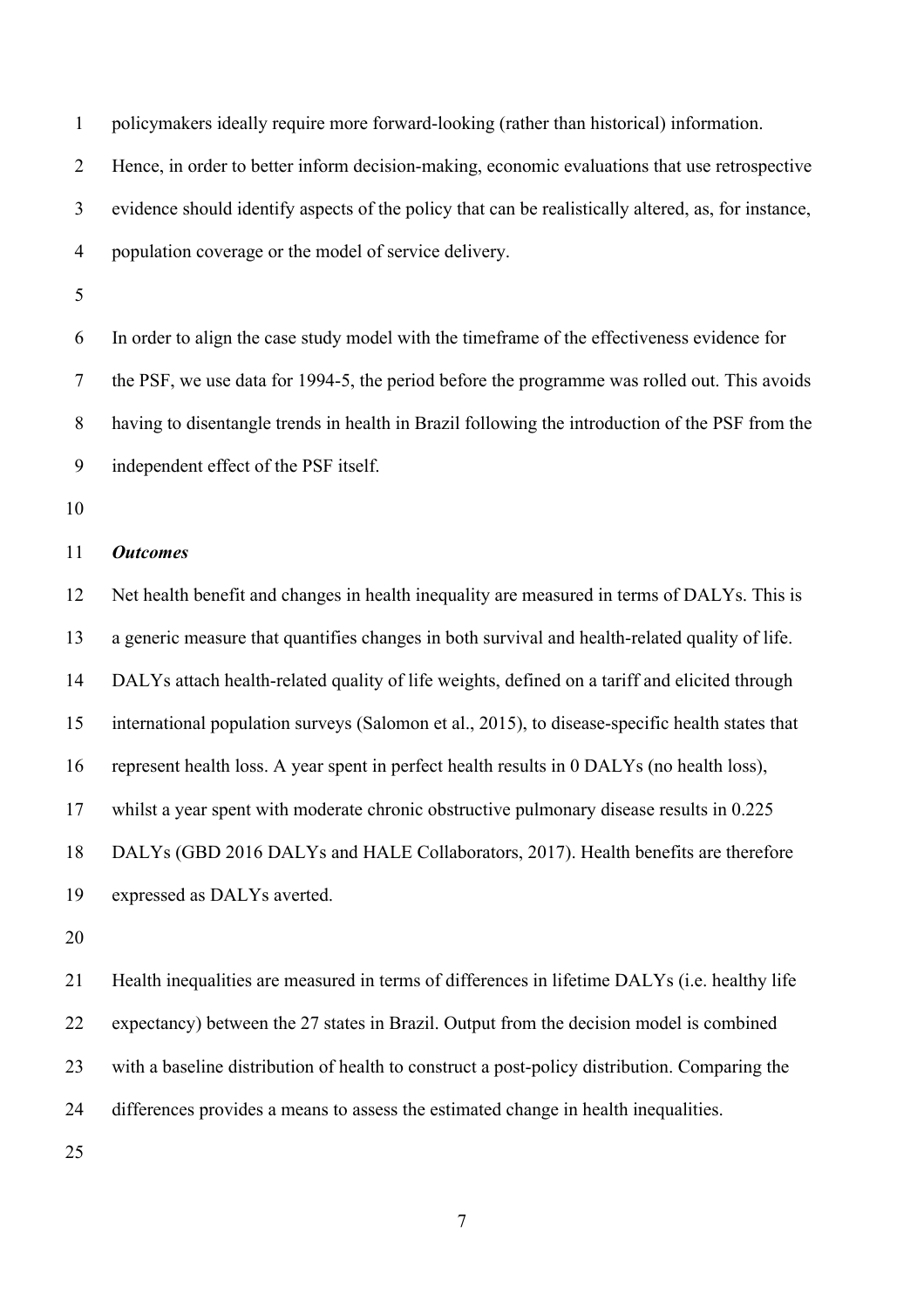#### *Population*

 The PSF, being a particular model of primary care delivery, can potentially cover the whole Brazilian general population. The recipient population under the purview of PSF teams is estimated for each state using published coverage data. This was only available by macro- region in 2000 (Ministério da Saúde, 2008); we therefore use the relative levels of coverage of the states within each region from 2007 (Departamento de Informática do SUS, 2019) to impute state coverage levels for 2000. Scenario analysis explores the impacts of implementing the PSF at full population coverage.

## *Comparator*

 Economic evaluation requires the clear identification of a comparator policy (or policies) against which an intervention is assessed. This can be unclear for PSIs: they may be imposed on a health system with large variations in standard practice, or they may have many potential formulations, each of which could be a legitimate comparator. The specific alternatives to the programme need to be considered carefully, and these could include programme tweaks or adaptations (e.g. incentives to encourage uptake).

 In this paper, we evaluate the PSF in comparison to the provision of primary care through health clinics and centres that were available in Brazilian municipalities without the PSF. PSF teams were introduced as replacements to the pre-existing services, rather than additions (Macinko et al., 2004). The supply and quality of primary care services varied considerably between Brazilian states and municipalities before the implementation of the PSF and could not be adequately controlled for in the impact evaluation that informs our treatment effects. The size of the health benefit generated in a region from the PSF will therefore be partially determined by what comparator system was otherwise in place.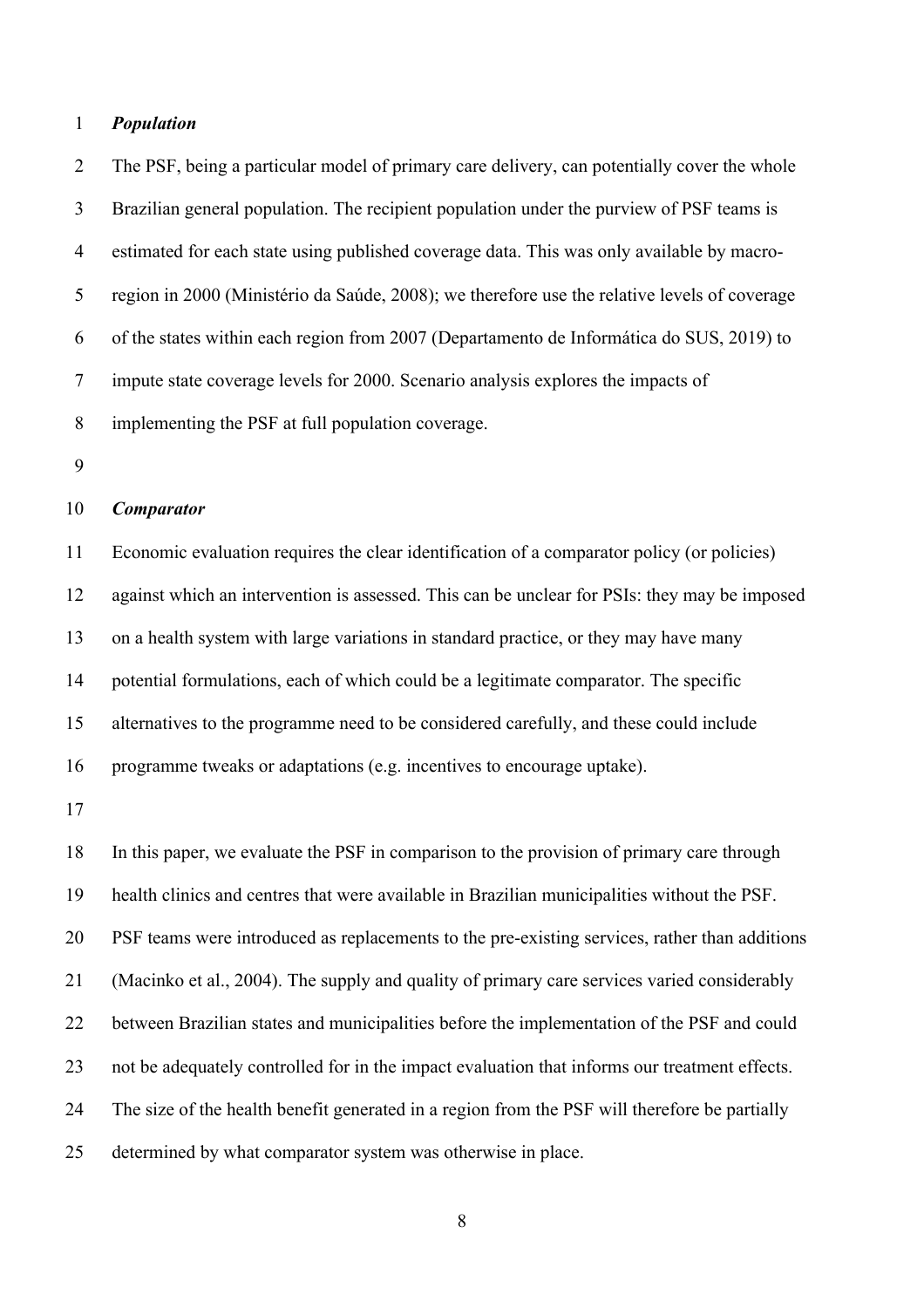# *Decision model*

 We developed a decision model to estimate the incremental costs and DALYs averted from implementing the PSF. The model uses a Markov structure with a lifetime time horizon, in which a cohort of individuals progresses in one-year cycles through the life course. In each cycle a proportion of the cohort dies and those alive are at risk of a range of comorbidities, determined by estimates of age-specific mortality and disease prevalence, respectively. The mortality rates reflect all potential causes of death, including those modelled as comorbidities. We therefore incorporate the comorbidities as events (rather than states) that reduce health-related quality of life only, as well as imposing health system costs. In order to estimate the heterogeneous effects of the PSF we require estimates of many different inputs for each state. These components include variables such as the baseline health and disease prevalence, treatment effects, intervention costs and opportunity costs. This is a data- intensive feature of all equity-informative evaluations. The model structure is shown in Figure 1, whilst a list of inputs and data sources are provided in Table 1. We used evidence from an impact evaluation of the PSF to modify mortality risks and comorbidity prevalence. Cohorts using the original and modified inputs were then modelled and the difference in the outcomes were obtained to assess the incremental effect of the PSF. As the cohorts in the model are all the same age by design, we calculate population-averaged outcomes by running the model for 19 different age bands (covering ages 0 to 100). A weighted average estimate is then computed, in which the weights are the relative population density of each age group.

Figure 1: Decision model structure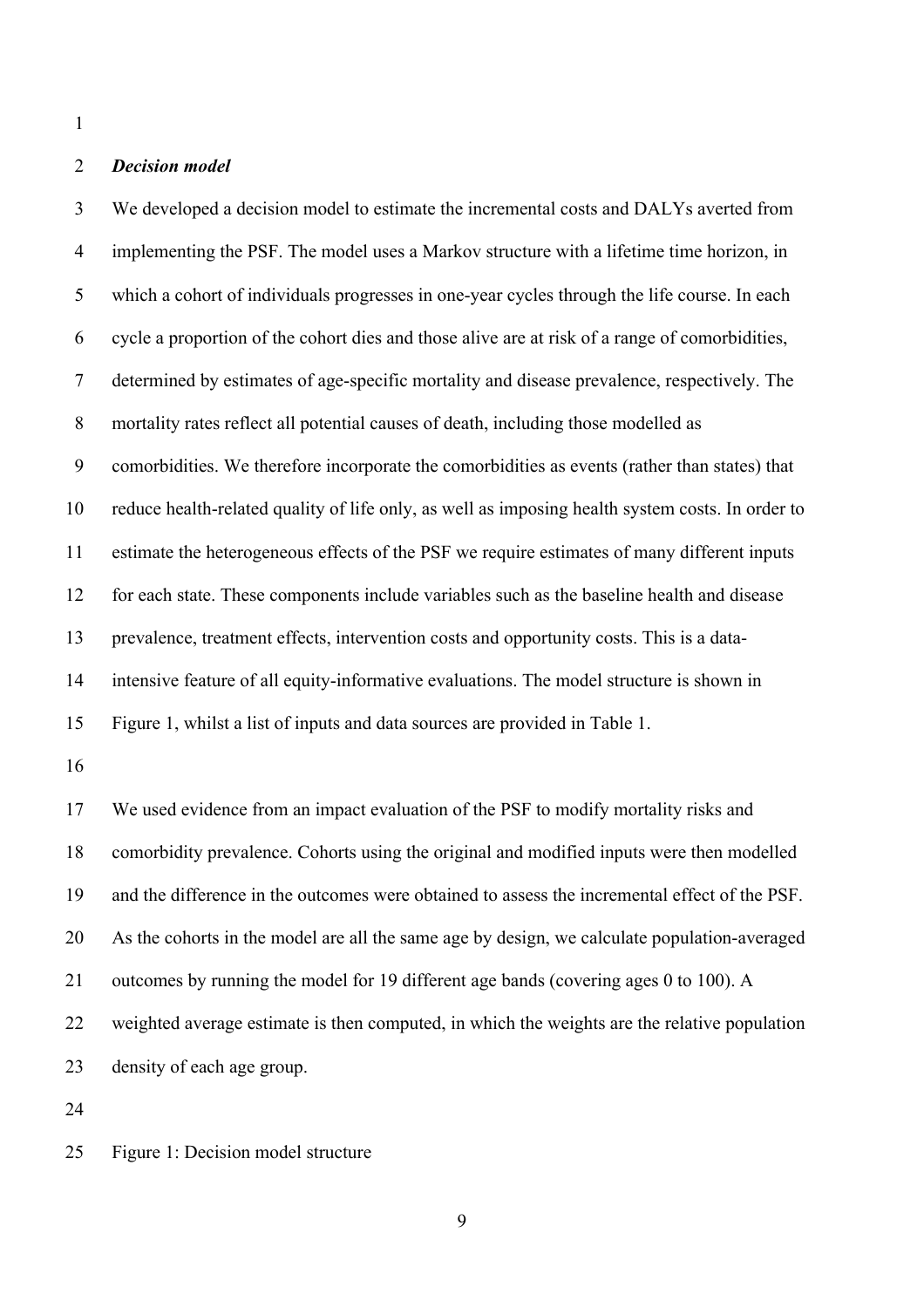

4 Table 1: Inputs and data sources for distributional cost-effectiveness analysis

| Input              | Description                         | Source                           | <b>PSA</b>   |
|--------------------|-------------------------------------|----------------------------------|--------------|
|                    |                                     |                                  | Distribution |
|                    | Absolute changes in all-cause       |                                  |              |
| Effectiveness of   | mortality rates by age and macro-   | Rocha and Soares (2010)          | Lognormal    |
| <b>PSF</b>         | region                              |                                  |              |
| Baseline all-cause |                                     | Institute for Health Metrics and |              |
| mortality          | GBD estimates by age and state      | Evaluation (2019)                | Beta         |
|                    | DataSUS estimates of deaths from    |                                  |              |
| Baseline cause-    | endocrine, infectious and nervous   | Departamento de Informática do   | <b>B</b> eta |
| specific mortality | diseases by age and macro-region    | SUS (2019)                       |              |
| Disease            |                                     | Institute for Health Metrics and |              |
| prevalence         | GBD estimates by age and state      | Evaluation (2019)                | Beta         |
|                    |                                     | Ochalek, Lomas and Claxton       |              |
|                    | Health system marginal productivity | (2018) (national), Institute for |              |
| Health             | for both national and state-level   | Health Metrics and Evaluation    | N/A          |
| opportunity costs  | healthcare expenditure              | (2019) & Tesouro Nacional        |              |
|                    |                                     | $(2019)$ (state)                 |              |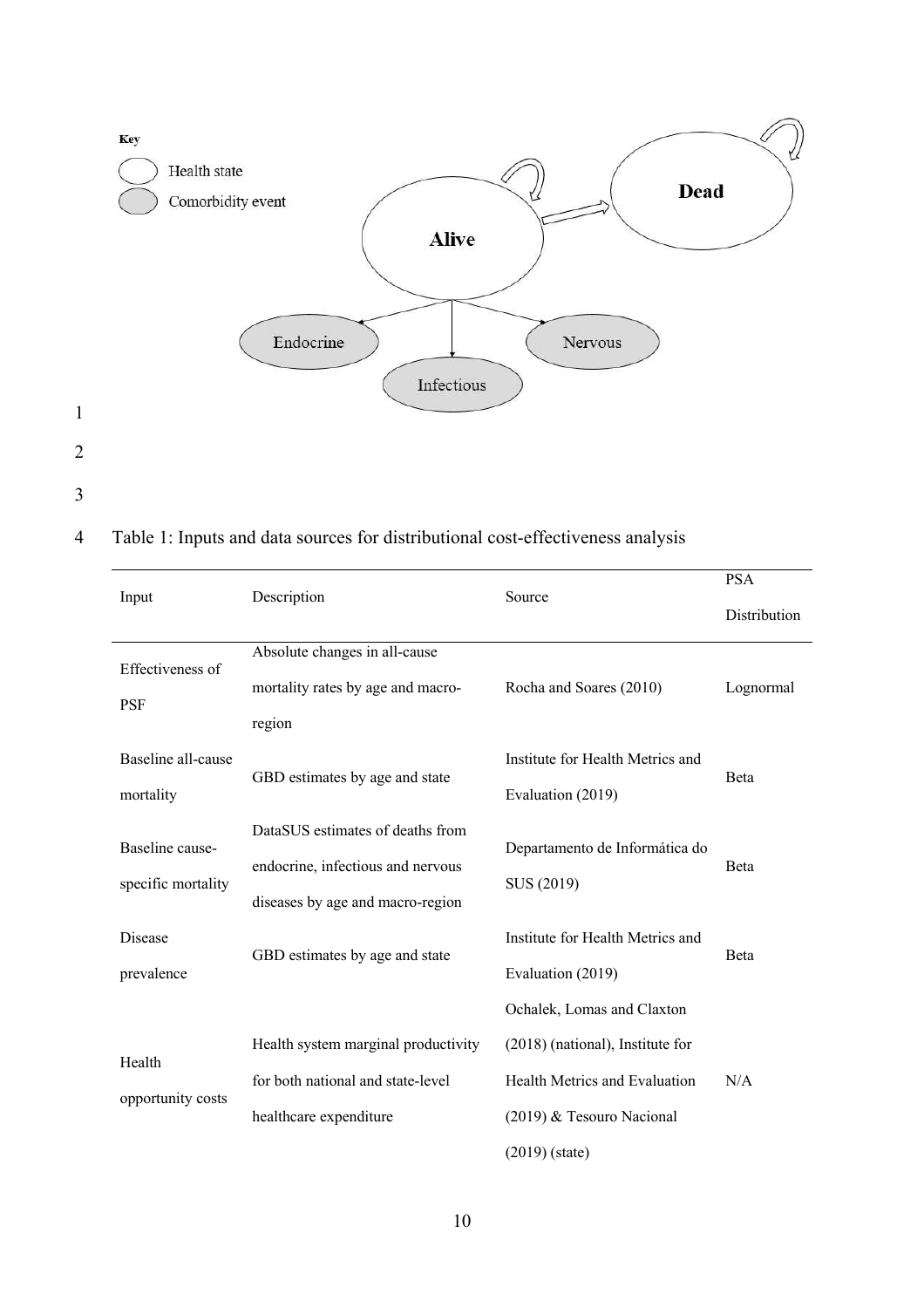|                | Input                                                                                            | Description                                                                                                  | Source                  | <b>PSA</b>   |
|----------------|--------------------------------------------------------------------------------------------------|--------------------------------------------------------------------------------------------------------------|-------------------------|--------------|
|                |                                                                                                  |                                                                                                              |                         | Distribution |
|                | <b>Baseline</b> healthy                                                                          | Disability-adjusted life expectancy at                                                                       | Marinho et al. (2018)   | Normal       |
|                | life expectancy                                                                                  | birth by state                                                                                               |                         |              |
|                | Disability-                                                                                      | Health-related quality of life weights                                                                       | GBD 2016 DALYs and HALE |              |
|                | adjusted life year                                                                               | for the 30 largest contributors of                                                                           | Collaborators (2017)    | Beta         |
|                | weights                                                                                          | disease burden in Brazil                                                                                     |                         |              |
| 1              | Notes:                                                                                           |                                                                                                              |                         |              |
| $\overline{2}$ |                                                                                                  | PSF = Programa Saúde da Família; PSA = probabilistic sensitivity analysis                                    |                         |              |
| 3              | 2.                                                                                               | PSF effectiveness is shown in Figure 2. Disability-adjusted life year weights are provided in Table A1.      |                         |              |
| $\overline{4}$ |                                                                                                  | State-specific parameters for healthy life expectancy and health opportunity costs are provided in Table A3. |                         |              |
| 5              |                                                                                                  | Mortality and disease prevalence data are available from the authors upon request.                           |                         |              |
| 6              |                                                                                                  |                                                                                                              |                         |              |
| 7              |                                                                                                  | Health-related quality of life effects were incorporated into the model using data on the 30                 |                         |              |
| 8              | largest causes of DALYs in Brazil, extracted from the Global Health Data Exchange                |                                                                                                              |                         |              |
| 9              | (Institute for Health Metrics and Evaluation, 2019). Six causes not related to a specific health |                                                                                                              |                         |              |
| 10             | condition (such as vehicle and other types of accidents) were removed. The remaining 24          |                                                                                                              |                         |              |
| 11             |                                                                                                  | causes, along with their associated DALY weights, are given in Table A1 (supplemental                        |                         |              |
| 12             | materials).                                                                                      |                                                                                                              |                         |              |
| 13             |                                                                                                  |                                                                                                              |                         |              |
| 14             |                                                                                                  | Five causes are explicitly modelled as comorbidities (diarrheal diseases, dietary iron                       |                         |              |
| 15             |                                                                                                  | deficiency, lower respiratory infections, meningitis and protein-energy malnutrition). These                 |                         |              |
| 16             |                                                                                                  | relate to infant and childhood diseases that are primarily affected by the PSF (Harris and                   |                         |              |
| 17             |                                                                                                  | Haines, 2010). The loss of health-related quality of life in each cycle of the model attributable            |                         |              |
| 18             |                                                                                                  | to each comorbidity is equal to its age- and state-specific prevalence multiplied by the                     |                         |              |
| 19             |                                                                                                  | disability weight multiplied by the alive population. The 19 other causes are used to calculate              |                         |              |
| 20             |                                                                                                  | the expected health-related quality of life score for those in the alive state (i.e. those without           |                         |              |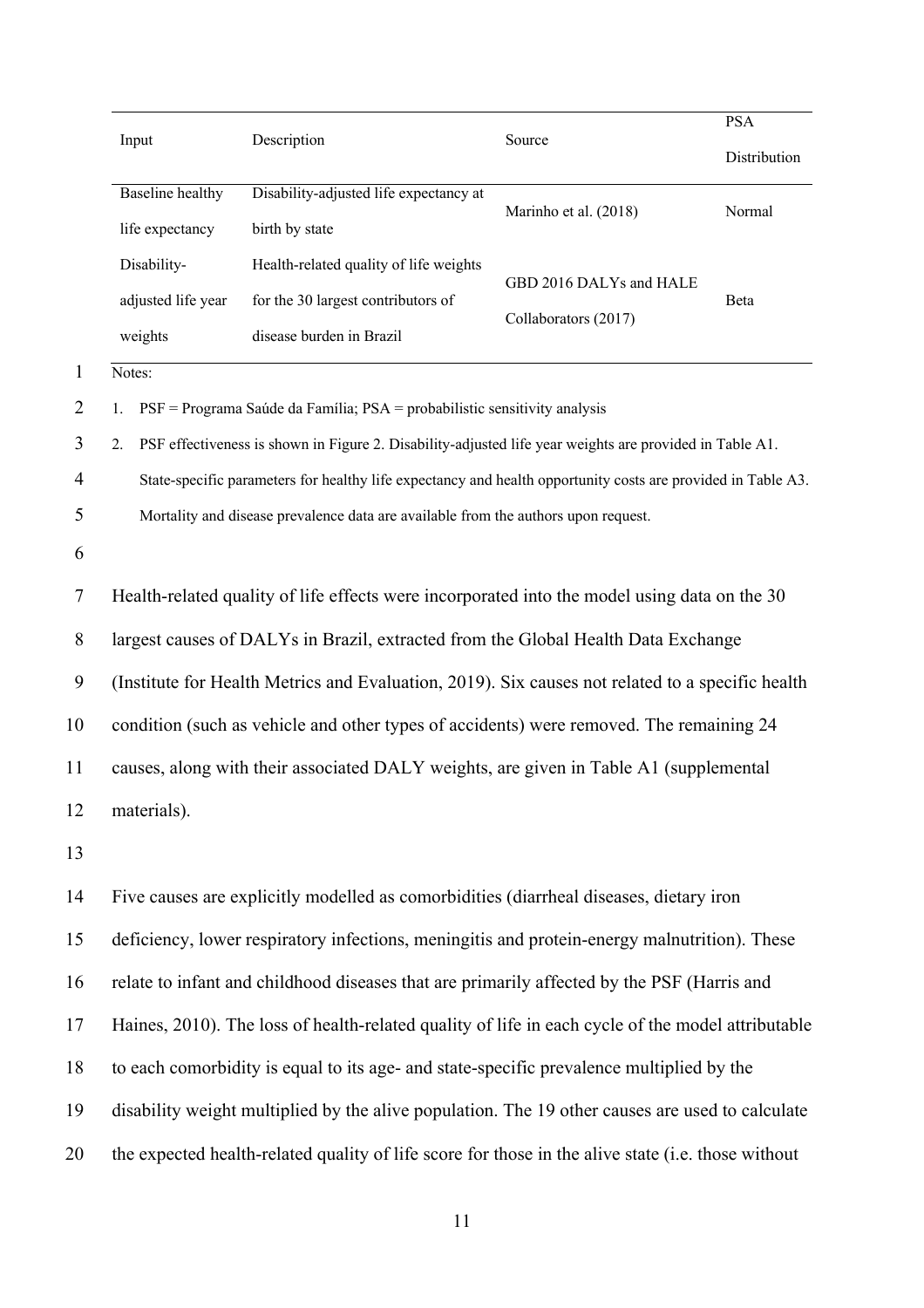any modelled comorbidities). This is calculated as 1 minus the prevalence multiplied by the disability weight.

#### *Treatment effects*

 Treatment effect heterogeneity is a key input in distributional economic evaluation. Crucially, this heterogeneity needs to align with the equity-relevant groups defined in the decision problem. However, the quasi-experimental methods used in impact evaluations of PSIs tend to control for equity-relevant variables in their statistical models rather than interact them with the treatment variable in order to estimate the required heterogeneity. If the estimates of heterogeneity are limited, then assumptions on the variation in treatment effect may be required. Furthermore, in order to compare the health resources used between PSIs and other interventions, the outcome used should be linkable to a generic measure of health such as the DALY.

 Despite the PSF's equity-related objectives, few empirical studies have explored treatment effect heterogeneity with respect to equity-relevant characteristics. Our case study utilises one such study by Rocha and Soares (2010), which estimated absolute mortality changes attributed to the PSF by (i) age and cause of death and (ii) age and each of the five Brazilian macro-regions. The authors used a quasi-experimental, difference-in-differences approach on a sample of over 5000 Brazilian municipalities, using data for the eight years following the PSFs introduction (1995-2003). The analysis included controls for secondary care supply, education infrastructure and immunization coverage.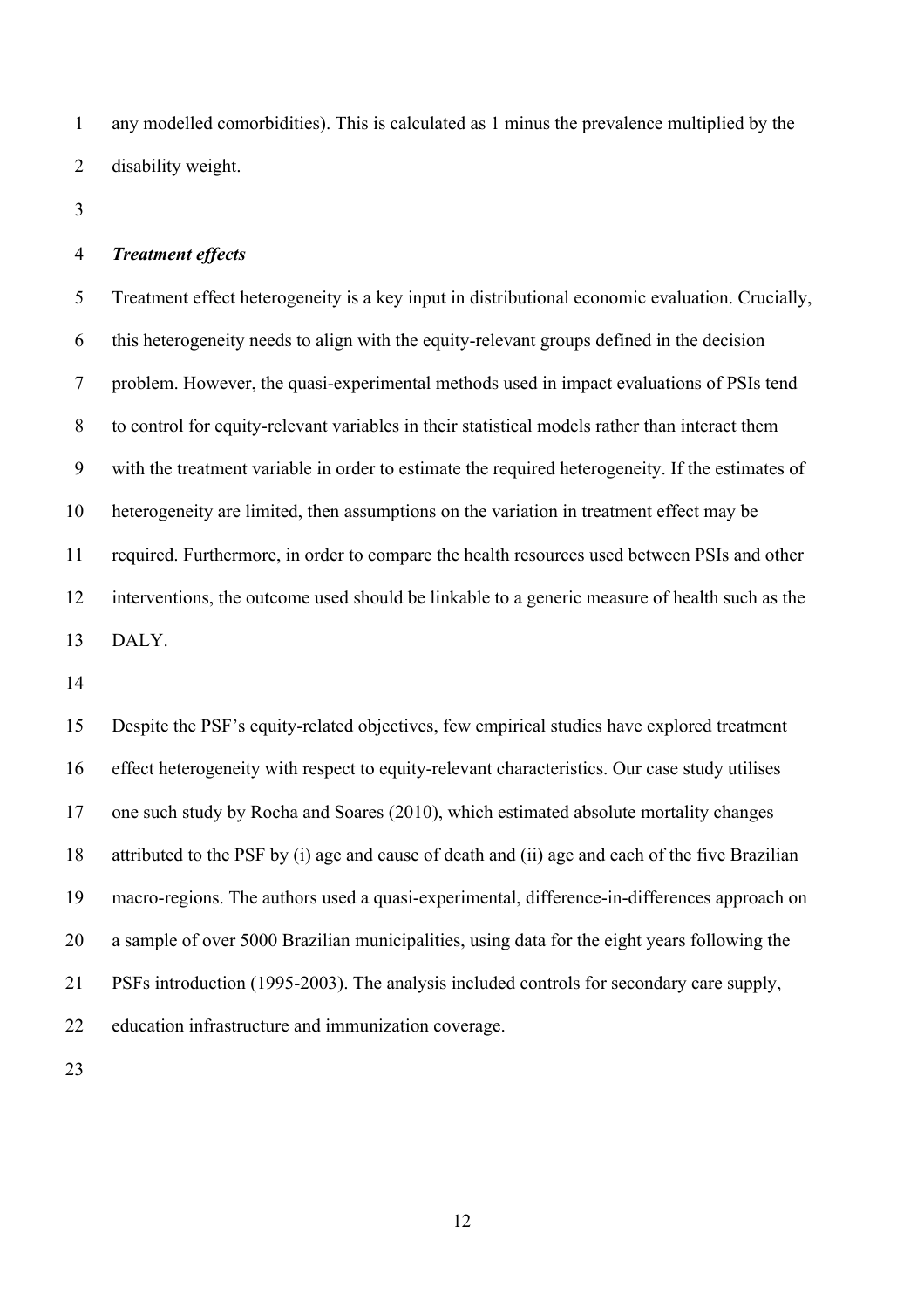| 1  | The results of Rocha and Soares are used to estimate the relative effects of the PSF on all-    |
|----|-------------------------------------------------------------------------------------------------|
| 2  | cause mortality (Marinho et al., 2018) and cause-specific mortality (Departamento de            |
| 3  | Informática do SUS, 2019). These are shown in the top and bottom panels of                      |
| 4  | Figure 2, respectively. The all-cause mortality effects are used to modify the age-specific     |
| 5  | mortality risks in the model. The relative effects for each macro-region are applied to its     |
| 6  | constituent states, giving unique absolute mortality changes for each state. The cause-specific |
| 7  | mortality changes are used as proxies with which to estimate the pure quality of life losses    |
| 8  | associated with the five modelled comorbidities. Each comorbidity is mapped to one of three     |
| 9  | broad causes analysed by Rocha and Soares: conditions of the endocrine and nervous systems      |
| 10 | and infectious diseases. This is done by applying the cause-specific relative effect to disease |
| 11 | prevalence.                                                                                     |
|    |                                                                                                 |

Figure 2: Relative effect of the *Programa Saúde da Família* on all-cause (top) and cause-

specific (bottom) mortality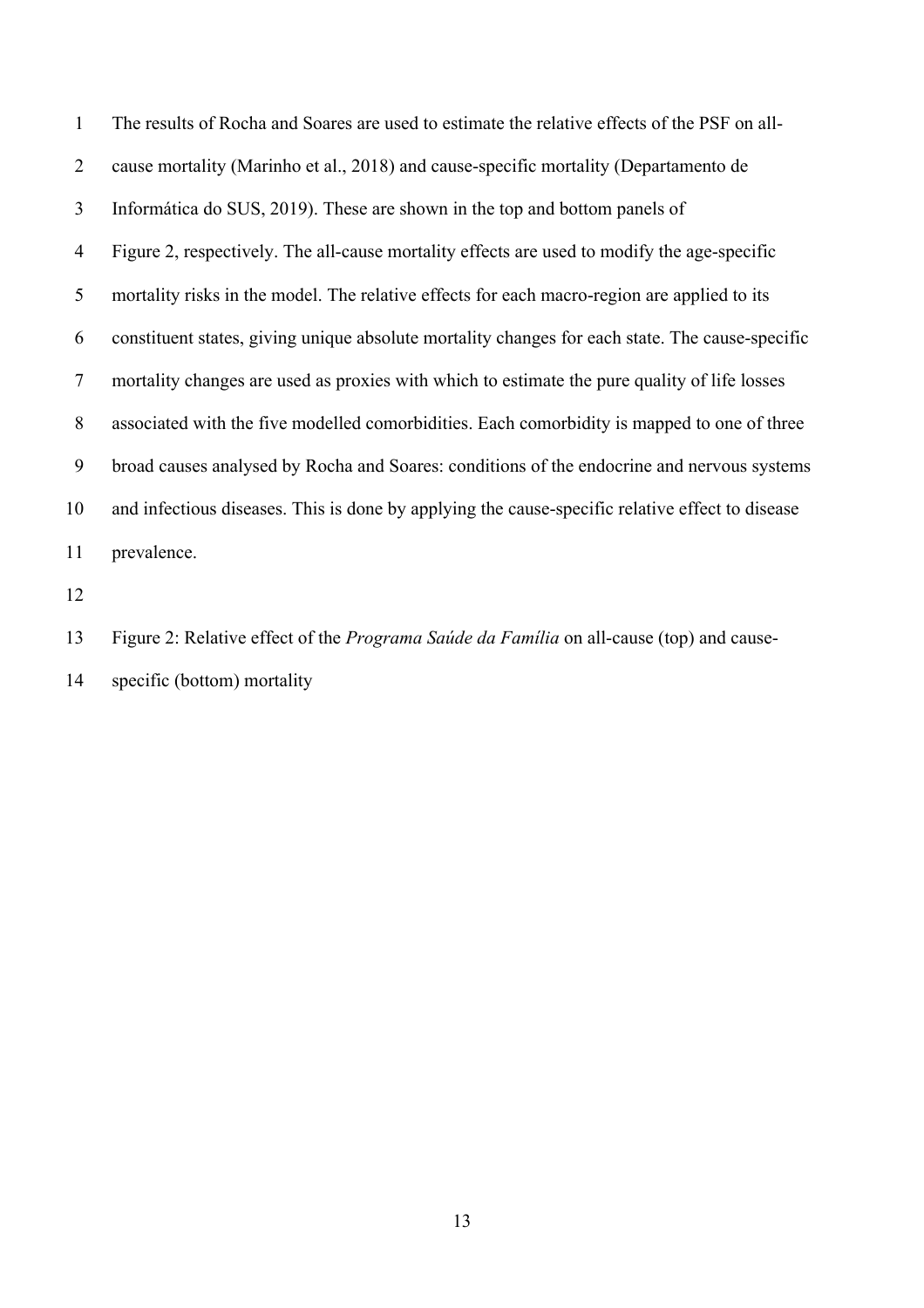

## *Costs and opportunity costs*

 Calculating the relevant costs of PSIs is also likely more complicated than in the case of standard healthcare interventions. The absence of cohort or RCT data means that the effects on resource use can be more difficult to isolate, whilst PSIs change the ways in which patients interact with the health system in the long-term, creating implications for supply and demand for services (Sutton et al., 2018). PSIs can also involve high start-up costs with large, non-marginal budget impacts (Howdon et al., 2019).

The PSF case study groups the cost impacts into direct programme costs and indirect

comorbidity costs. No data on how these costs varied by state could be identified. Prices are

- adjusted to the year 2000 for all costs using CPI inflation rates from the International
- Monetary Fund's World Economic Outlook database and converted to USD (International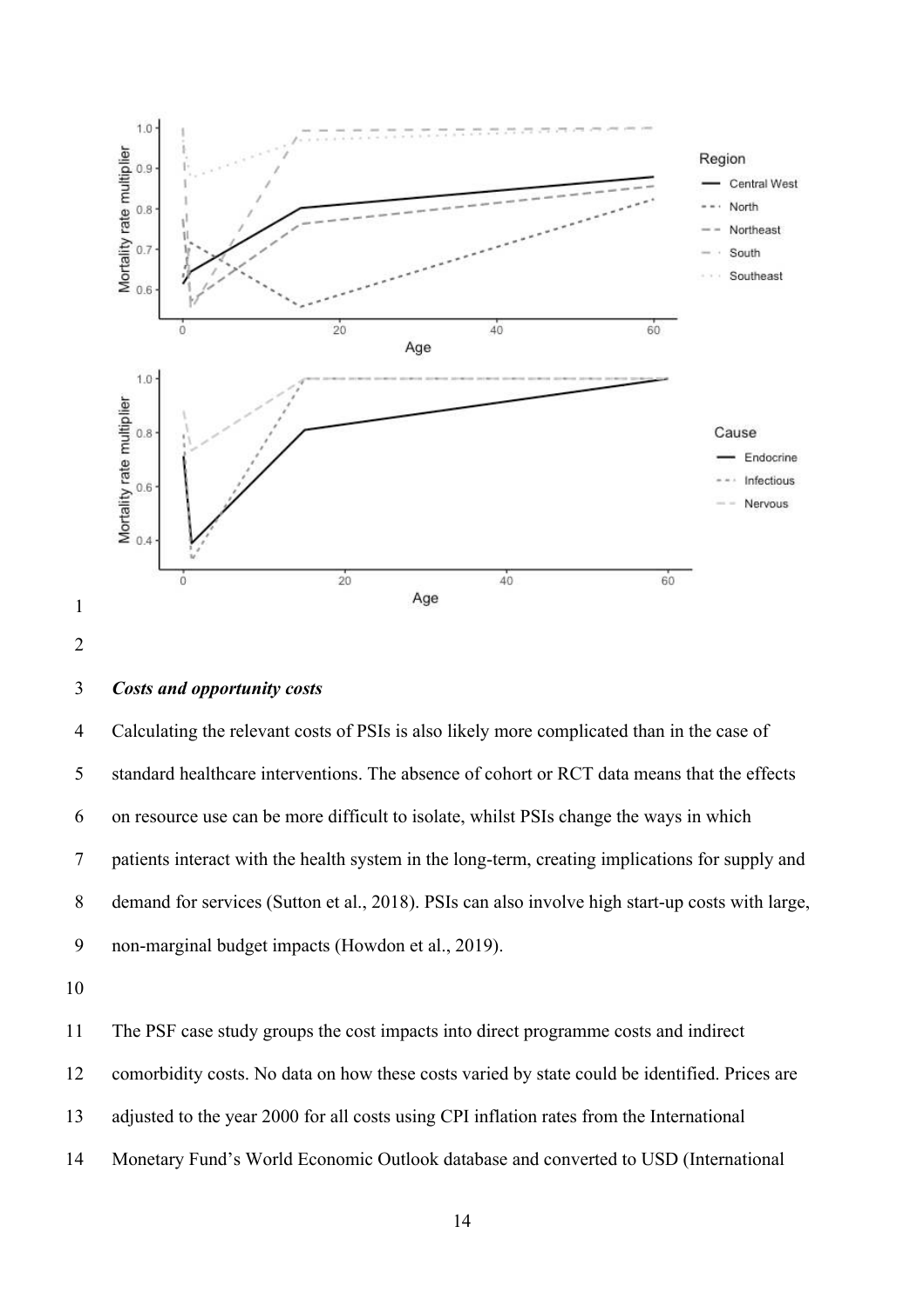Monetary Fund, 2019). Comorbidity costs are extracted from a range of cost of illness and economic evaluation studies, with Brazilian estimates used where available. Within the model, the values represent the cost per annual prevalent patient and reflect the range of disease severity and treatment options across the patient population. These range from \$24 5 for protein energy malnutrition to \$15,700 for lower respiratory infections (see Table A2 in the online appendix). The costs for the latter and for diarrheal diseases are based on intervention costs for an incident case. As incidence is higher than prevalence for these conditions, we used their incidence-to-prevalence ratio to calculate the cost per prevalent patient.

 The costs involved in delivering the PSF include: personnel, medicines, administration and other overheads. The average cost of these components is estimated at between \$31 and \$50 (Rocha and Soares, 2010). We use a midpoint of \$41 as our base case figure, which correlates well with other published estimates (Filho and da Silva, 2009; Hone et al., 2017).

 The total costs associated with implementing the PSF represent lost opportunities for investing the resources in alternative interventions and policies. When evaluating equity impacts, we need to know not only what these opportunity costs are, but how they are distributed between the equity-relevant groups. PSIs are more likely to be financed (i) by increasing the health budget, (ii) from multiple health budgets, or (iii) from budgets across different sectors of public expenditure. Each scenario adds complexity for understanding distributions of opportunity costs, which are an essential component of a robust economic evaluation.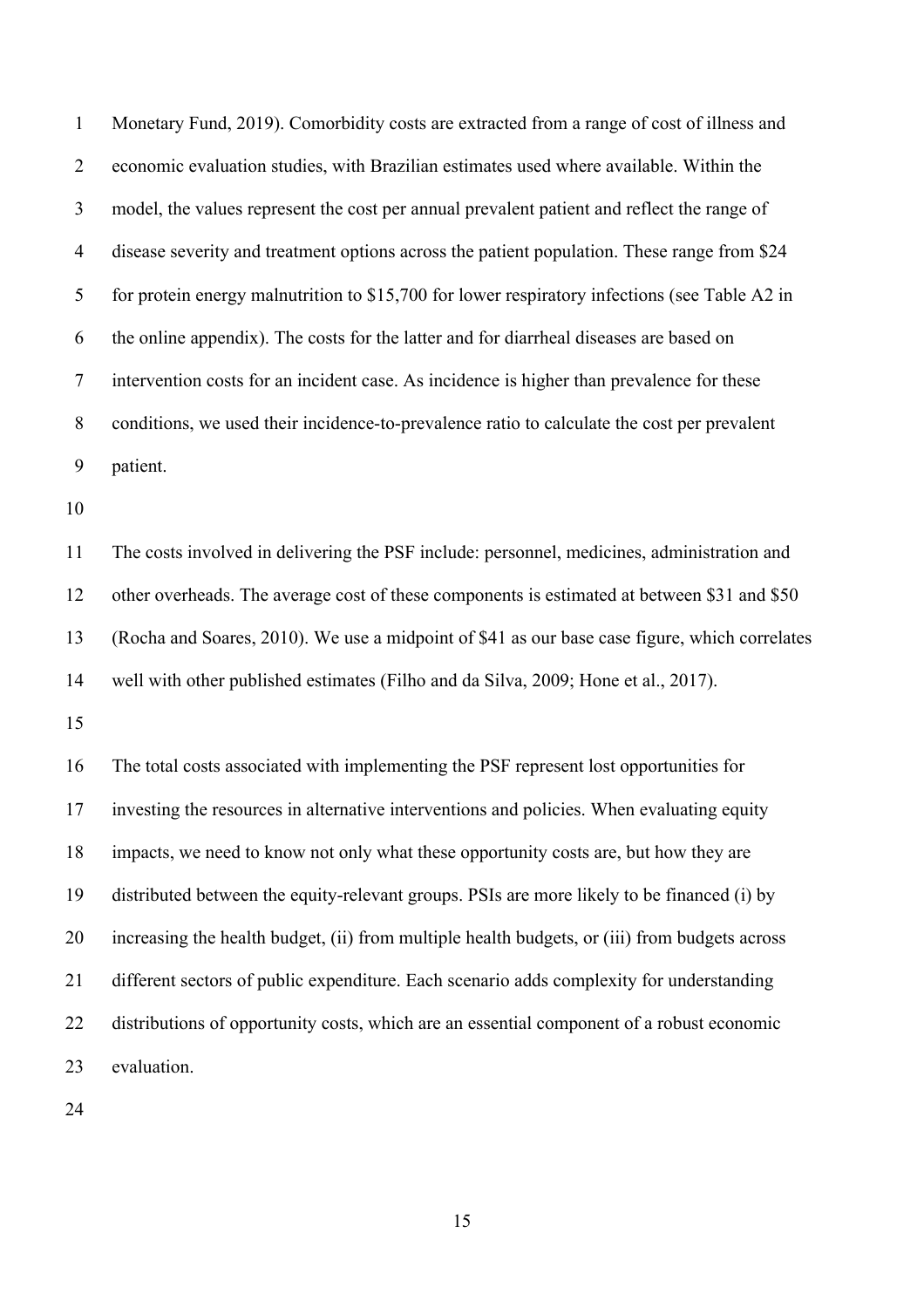We convert the total cost impacts of the PSF into health opportunity costs using empirical estimates of the marginal productivity of health resources in Brazil. As the PSF is funded from separate federal, state and municipal health budgets, we try to reflect any potential differences in the marginal productivity between states in the health opportunity costs of the programme. For the proportion of PSF and comorbidity costs covered from the federal budget, a health opportunity cost ratio of \$8,047 per DALY averted was used (Ochalek et al., 2018). We make the simplifying assumption with these health opportunity costs that the forgone DALYs averted are allocated to states on a per capita basis. For the costs covered from state health expenditure, we estimate a set of state-specific ratios using methods outlined by Ochalek et al. (2019). These range from \$2,483 for Maranhão to \$30,476 for Amapá and are shown in Table A3 (online appendix). Within the model we assume that 61% (\$25) of PSF costs and 43% of general healthcare costs are covered from the federal budget, using evidence from Filho and da Silva (2009) and Rajkumar et al. (2014), respectively. We assume that these forgone DALYs averted fall entirely within each state.

#### *Inequality impacts*

 We investigate the impact of the PSF in terms of both bivariate and univariate inequalities. Bivariate inequalities analyses state health in terms of a second variable – in this case the gross regional product, a state-level indicator of socioeconomic status. Univariate inequality analysis ranks the states in terms of their health only.

22 We use the slope index (SII) and relative index of inequality (RII) to summarise inequalities. The SII is defined as the slope coefficient from a simple linear regression of health on the fractional ranking of the state (in terms of health or other variables) and the RII is the SII divided by mean health. The SII and RII are interpreted as the absolute and relative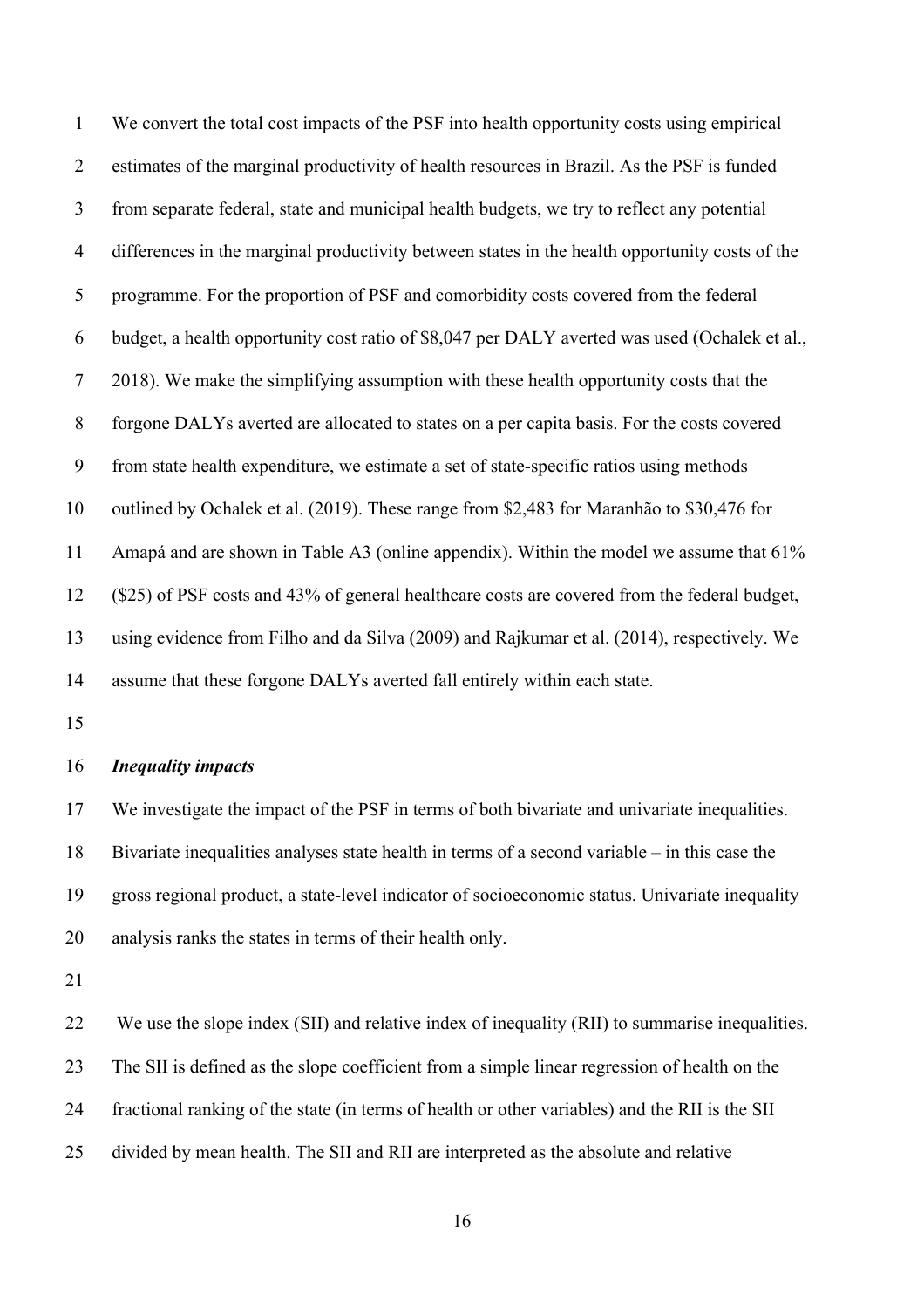difference in health when moving from the least to most healthy state, respectively. The bivariate analysis uses health benefits as the dependent variable and fractional GRP rank as the independent variable. The univariate analysis uses healthy life expectancy as the dependent variable and fractional health rank as the independent variable.

 The univariate analysis compares expected inequalities with and without the PSF. The per person net health benefits for each state are added to a respective estimate of baseline health to generate a post-policy distribution of health. We take a distribution of healthy life expectancy by state from Marinho et al. (2018) to represent pre-PSF levels of health inequality. Estimates from 1990 (shown in Table A3) are used and align closely with the pre- PSF period. Using the baseline distribution therefore allows us to estimate the impact of the intervention on population health inequalities, our equity outcome of interest (Cookson et al., 2017).

 Last, we use health-related social welfare functions to calculate the change in 'equally distributed equivalent health' (EDE) – a single index measure of health that combines concerns for average health improvement and univariate health inequality. The Kolm and Atkinson indices are computed to reflect absolute and relative equity concerns, respectively (Asaria et al., 2015). The change in these equity-weighted EDE DALYs averted are useful for two purposes. They can be used to evaluate potential trade-offs between inequality and population health (i.e. policies that increase both health inequality and population health or vice versa) and be compared to the total unweighted DALYs averted to get a sense of value, in terms of DALYs, of the reductions or increases in inequalities.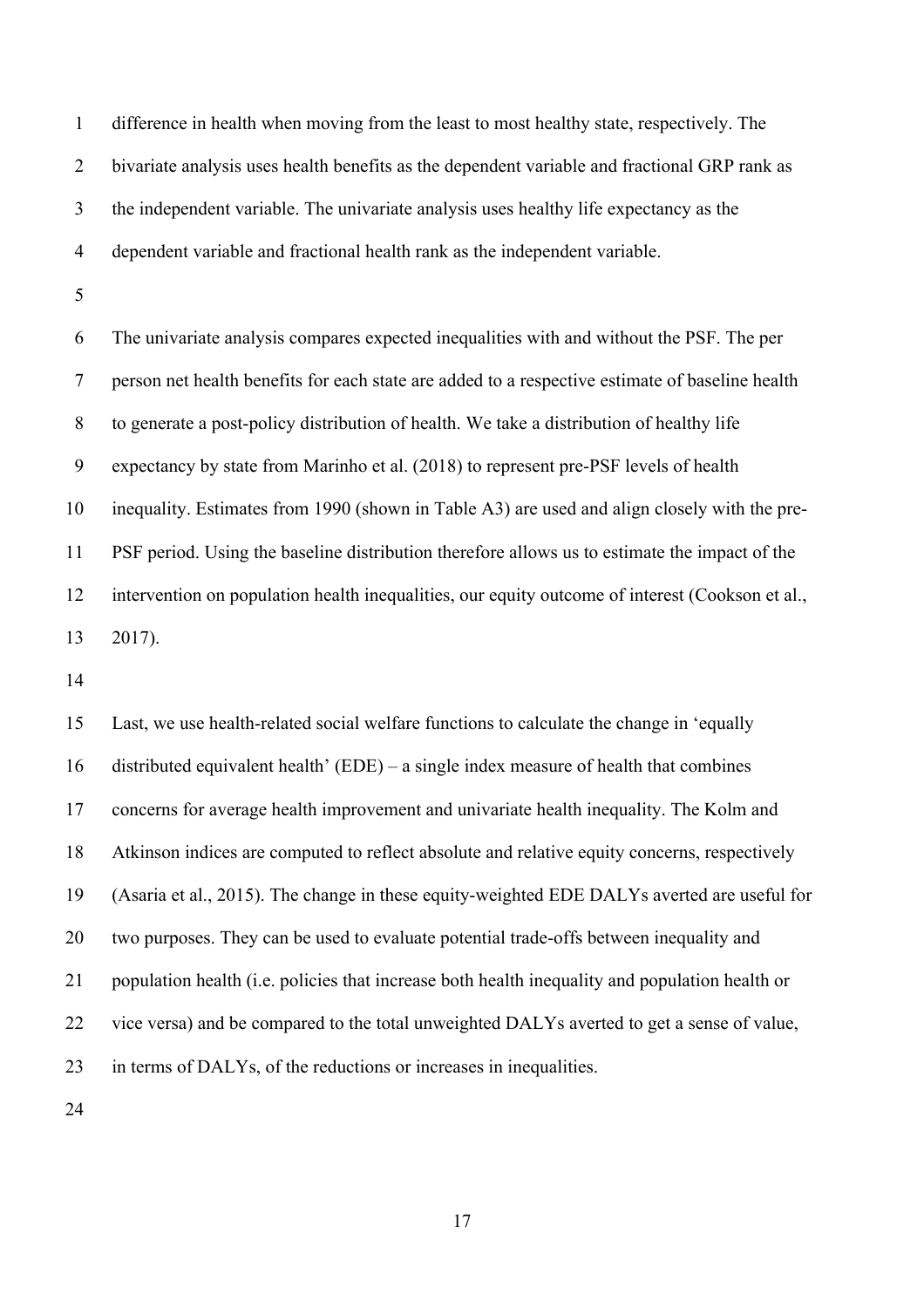The Kolm and Atkinson indices include an 'inequality aversion' parameter that captures the strength of social preferences for reducing inequalities. Higher aversion results in lower EDE health. Estimation of this parameter is highly uncertain and has not been specifically elicited for the Brazilian population. For example, a review by McNamara et al. (2019) found that elicited or implied values of Atkinson inequality aversion ranged from 1 to 28.9. We therefore calculate health-related social welfare across a range of inequality aversion levels: an Atkinson ε of 0 to 30 and a Kolm α of 0 to 0.5. Further details on the use and interpretation of these functions within health economic evaluation can be found in Asaria et al. (2015).

## *Uncertainty*

 Uncertainty in our results is estimated through probabilistic sensitivity analysis. This process uses Monte Carlo simulation to randomly draw model input values from their respective probability distribution and re-run the model many times to obtain a distribution of outcomes. Five sets of inputs are varied over 3,000 simulations: mortality rates, comorbidity prevalence, disability weights, PSF effectiveness and baseline healthy life expectancy. Two further scenarios are modelled: one in which we assume that the PSF does not modify comorbidity prevalence (only mortality), and a second in which there is full population coverage. Deterministic sensitivity analysis is also conducted on the PSF intervention cost. **Results**  *Population health effect*  The PSF is estimated to improve health in all states. The average cost-per-DALY averted

across all states was \$2640 (95% confidence interval [CI] \$2136 to \$3220). The outputs from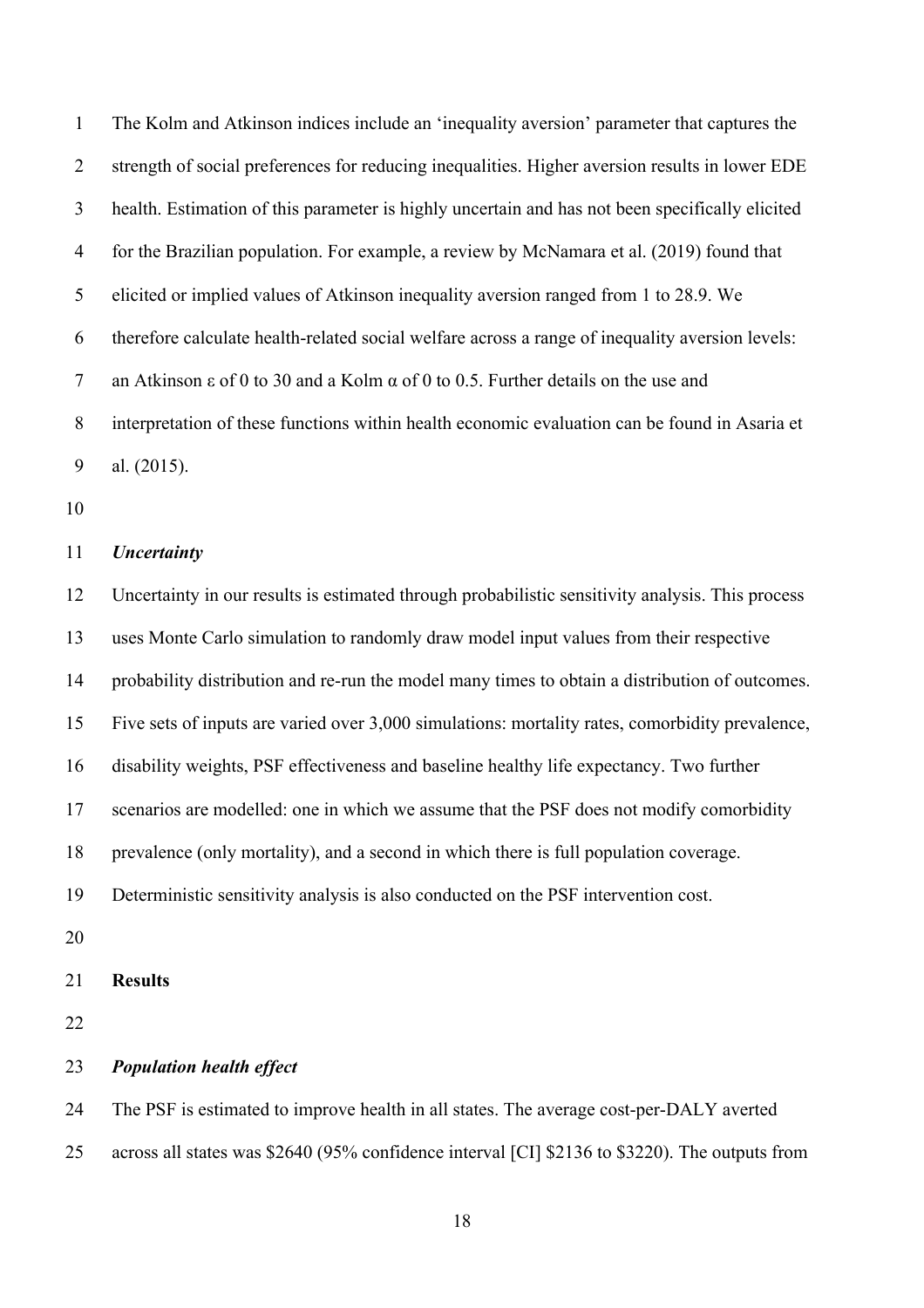|                | the cost-effectiveness model are shown in Table 2 and Figure A1. The largest average health |
|----------------|---------------------------------------------------------------------------------------------|
| $\overline{2}$ | gains are seen in Rondônia, with an improvement of 0.649 DALYs averted per person. The      |
| 3              | lowest are found in Sao Paulo, with an average of 0.123 DALYs averted. Using the estimated  |
| 4              | coverage levels for each state, this translated into 5.29 million DALYs averted in the      |
| 5              | Brazilian population.                                                                       |

7 Table 2: Per recipient health impacts of the *Programa Saúde da Família* by state

|                    |              |                      | Health       |             |              |
|--------------------|--------------|----------------------|--------------|-------------|--------------|
| <b>State</b>       | Life years   | <b>DALYs</b> averted | opportunity  | <b>ICER</b> | Net health   |
|                    |              |                      | costs        |             | benefit      |
| Acre               | 0.832(0.328) | 0.622(0.196)         | 0.088(0.006) | £685        | 0.533(0.192) |
| Alagoas            | 0.59(0.138)  | 0.484(0.088)         | 0.167(0.01)  | £349        | 0.316(0.087) |
| Amapá              | 0.748(0.304) | 0.576(0.178)         | 0.078(0.005) | £1,336      | 0.498(0.175) |
| Amazonas           | 0.73(0.313)  | 0.571(0.182)         | 0.09(0.006)  | £1,158      | 0.481(0.179) |
| Bahia              | 0.531(0.132) | 0.4(0.079)           | 0.14(0.007)  | £493        | 0.26(0.077)  |
| Ceará              | 0.491(0.127) | 0.392(0.075)         | 0.15(0.009)  | £475        | 0.242(0.074) |
| Distrito Federal   | 0.483(0.167) | 0.4(0.107)           | 0.075(0.003) | £784        | 0.325(0.106) |
| Espírito Santo     | 0.054(0.054) | 0.126(0.041)         | 0.082(0.004) | £4,820      | 0.043(0.042) |
| Goiás              | 0.497(0.173) | 0.396(0.108)         | 0.106(0.005) | £806        | 0.291(0.107) |
| Maranhão           | 0.493(0.121) | 0.407(0.075)         | 0.198(0.011) | £445        | 0.209(0.074) |
| Mato Grosso        | 0.467(0.166) | 0.393(0.105)         | 0.102(0.006) | £1,876      | 0.29(0.103)  |
| Mato Grosso do Sul | 0.497(0.169) | 0.405(0.106)         | 0.087(0.004) | £853        | 0.318(0.105) |
| Minas Gerais       | 0.047(0.052) | 0.125(0.039)         | 0.086(0.004) | £9,331      | 0.039(0.04)  |
| Pará               | 0.714(0.31)  | 0.541(0.179)         | 0.139(0.01)  | £932        | 0.403(0.173) |
| Paraíba            | 0.52(0.133)  | 0.429(0.081)         | 0.136(0.009) | £405        | 0.294(0.08)  |
| Paraná             | 0.069(0.057) | 0.159(0.044)         | 0.098(0.006) | £2,425      | 0.06(0.046)  |
| Pernambuco         | 0.609(0.148) | 0.48(0.092)          | 0.149(0.008) | £363        | 0.331(0.09)  |
| Piauí              | 0.459(0.121) | 0.383(0.073)         | 0.13(0.008)  | £488        | 0.253(0.073) |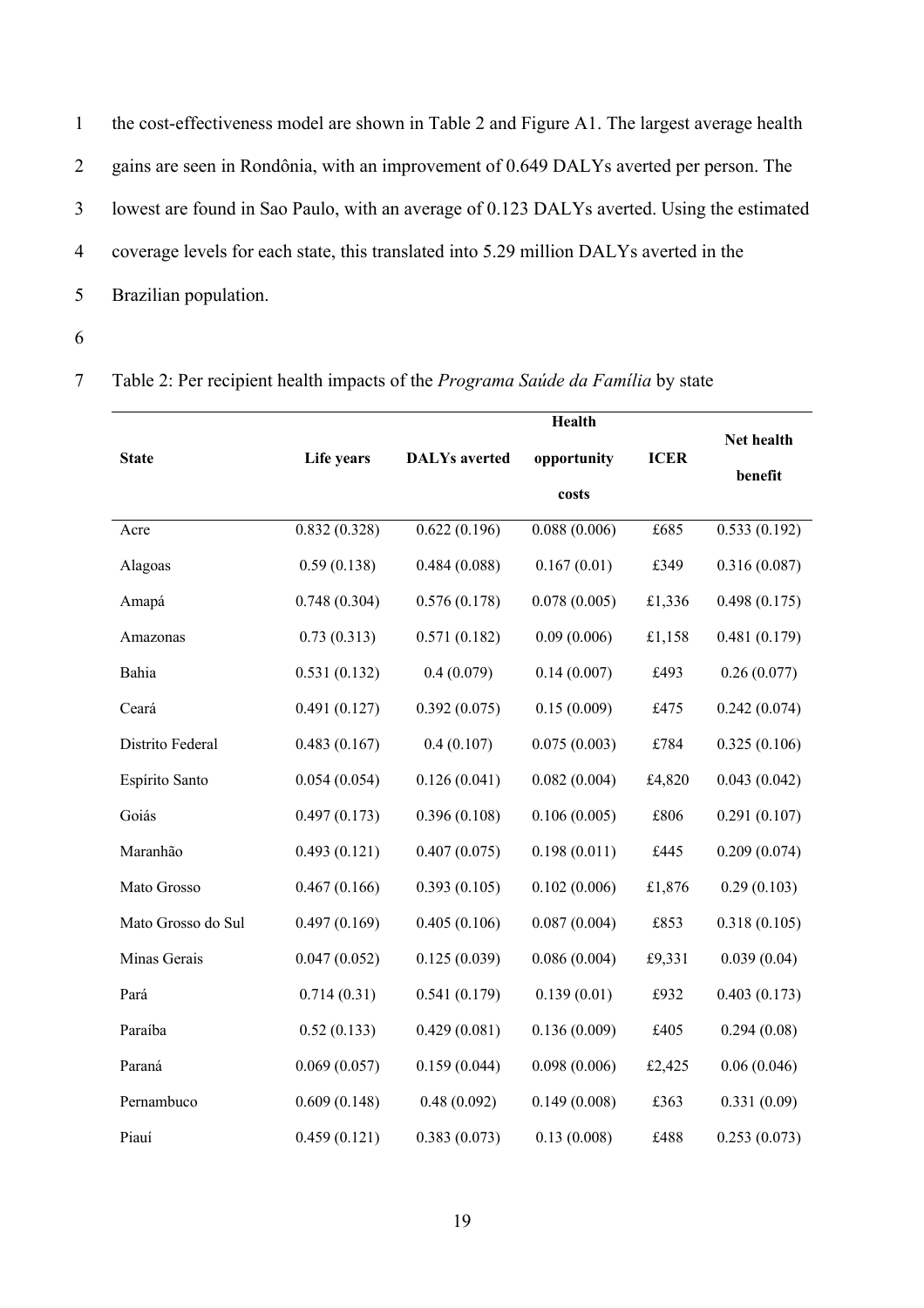| 0.062(0.061) | 0.133(0.044) | 0.091(0.004) | £16,772 | 0.042(0.045) |
|--------------|--------------|--------------|---------|--------------|
| 0.49(0.127)  | 0.399(0.077) | 0.135(0.007) | £478    | 0.264(0.076) |
| 0.062(0.058) | 0.121(0.039) | 0.084(0.003) | £4,932  | 0.037(0.04)  |
| 0.865(0.34)  | 0.649(0.202) | 0.098(0.007) | £731    | 0.55(0.198)  |
| 0.834(0.332) | 0.621(0.2)   | 0.088(0.005) | £4,780  | 0.533(0.196) |
| 0.068(0.057) | 0.143(0.042) | 0.086(0.005) | £3,028  | 0.057(0.044) |
| 0.054(0.054) | 0.123(0.041) | 0.081(0.004) | £13,770 | 0.042(0.041) |
| 0.574(0.139) | 0.459(0.086) | 0.107(0.006) | £384    | 0.352(0.085) |
| 0.694(0.305) | 0.537(0.179) | 0.107(0.007) | £906    | 0.43(0.175)  |
|              |              |              |         |              |

2 1. PSF = Programa Saúde da Família; DALYs = Disability-adjusted life years; ICER = Incremental cost-

effectiveness ratio

 2. ICERs are relative to the pre-PSF primary care system and are calculated from the sum of costs at the state and federal health budget. These have different rates of health opportunity cost that are not reflected in the ICER, but are in net health benefit.

3. Health opportunity costs and net health benefits are both expressed in terms of DALYs averted

4. Standard errors in parenthesis

## *Distributional effects*

Bivariate inequality analysis found that health benefits were greater for those states with

lower average incomes. The SII indicates that moving from the lowest to highest GRP was

associated with a reduction of 0.24 DALYs averted per person (95% CI -0.347 to -0.135).

The translated into an RII of -1.583 (95% CI -2.444 to -0.845), interpreted as the lowest GRP

state having health gains 2.5 times greater than the highest GRP state.

The univariate inequality analysis found that the health impact of the PSF was not correlated

with state-level healthy life expectancy. Several of the states with the highest pre-PSF healthy

life expectancy, including Amapá, Amazonas and Toncantins, are those with amongst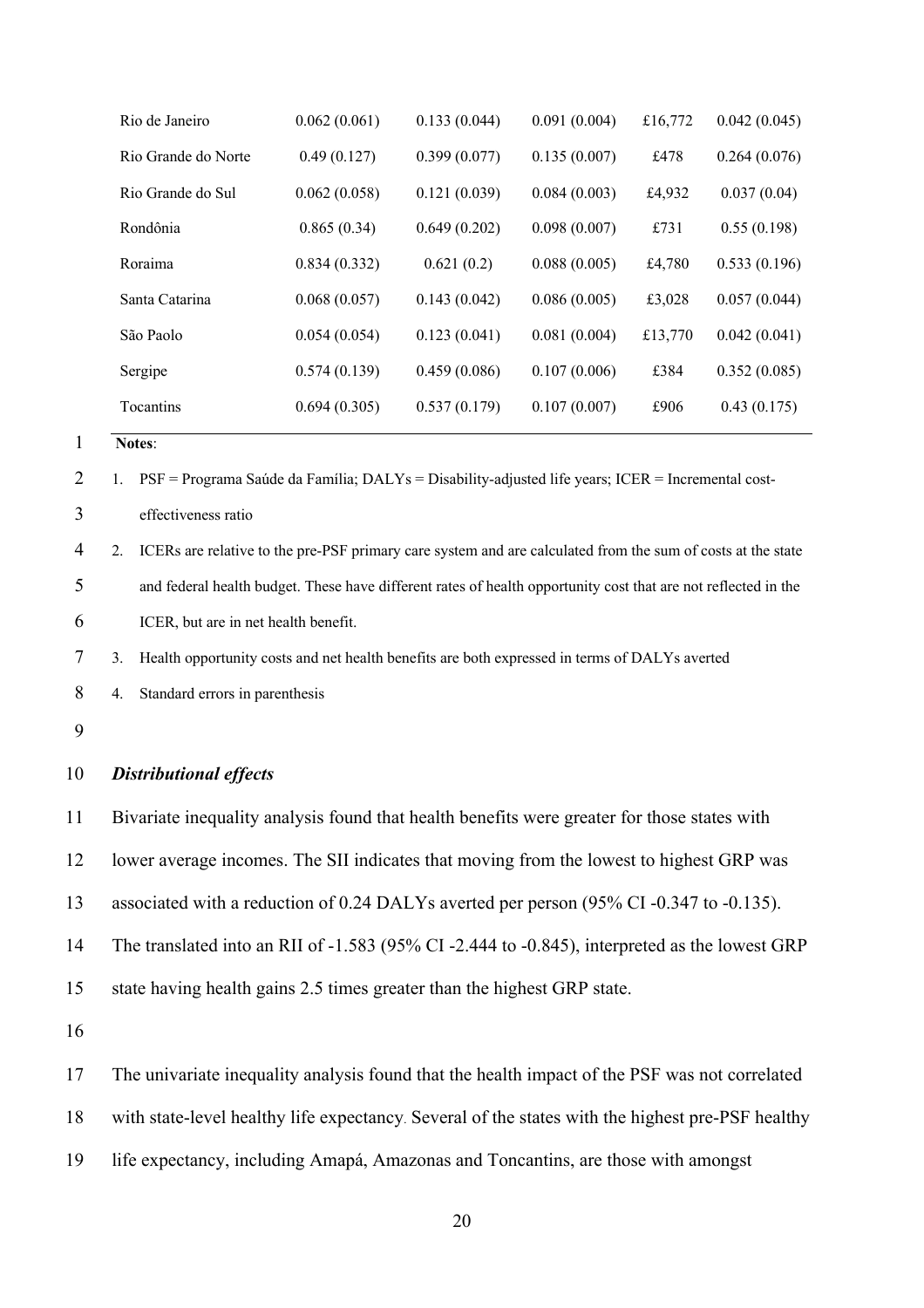- average net health benefit. Similarly, states such as Rio de Janeiro and São Paolo, which have low baseline health, also have lower net health gains. This relationship is shown in
- Figure 3. The reductions in SII and RII were both smaller than 0.001 and neither were statistically significant.
- 

(dark grey bars)

- Figure 3: Univariate inequalities in health for Brazilian states: baseline healthy life
- expectancy (light grey bars) and net health benefits from the *Programa Saúde da Família*



- 
- 
- 

 Health-related social welfare indices combining average population health and univariate health inequality were improved by the PSF across the range of tested inequality aversion parameter values. The welfare change attributable to inequality impacts is relatively small, even at high levels of inequality aversion. This is summarised by the difference between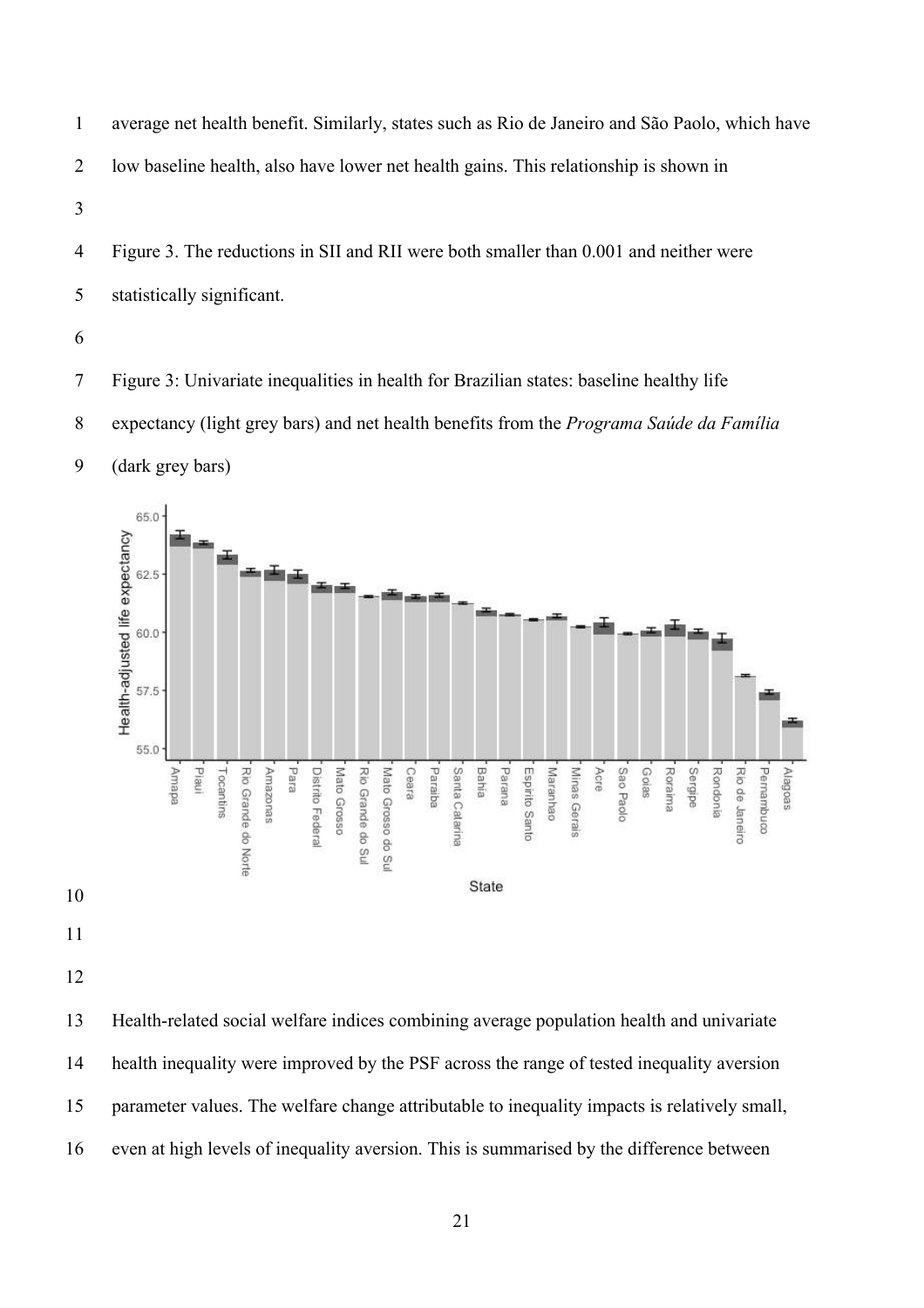DALYs averted and EDE DALYs averted and is shown in Figure 4. At an Atkinson ε of 10, for example, the inequality benefit equates to 80,000 EDE DALYs, approximately 0.15% of the total welfare change.

- 
- Figure 4: Difference between total DALYs averted and total EDE DALYs averted by the
- *Programa Saúde da Família* across Atkinson inequality aversion parameter levels



**Notes**:

9 1.  $EDE = \text{equally distributed equivalent; } DALY = \text{disability-adjusted life year.}$ 

2. When the difference is positive, the social value of the inequality impact of the PSF is positive.

- 3. Shaded grey area indicates the 95% confidence interval.
- 

## *Uncertainty*

The probabilistic analysis estimated the 95% CI for the total health effect of the PSF was 3.92

million to 6.75 million DALYs averted. However, the probability of the PSF generating

positive net health benefits was over 80% for all states.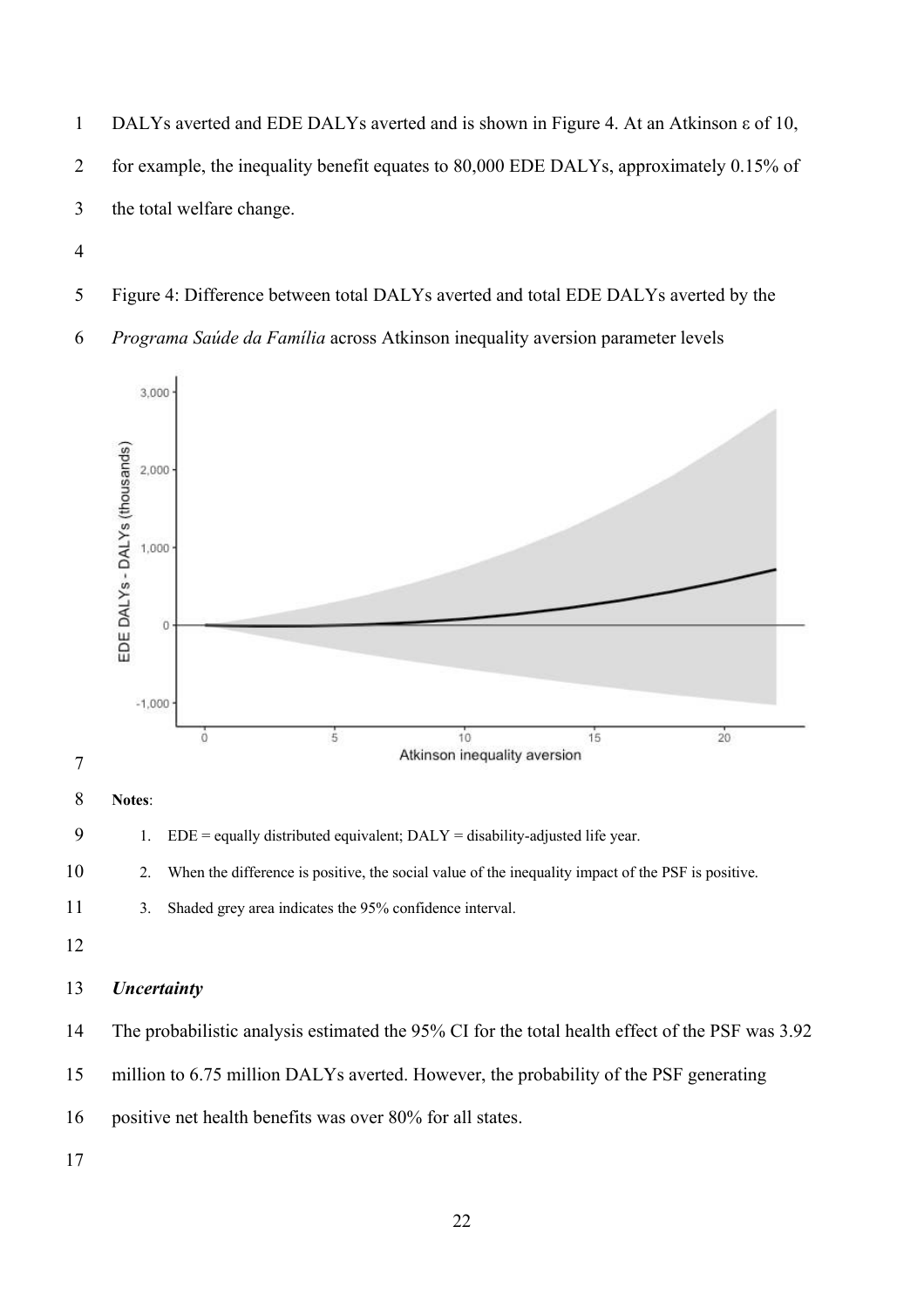The uncertainty around the inequality impacts of the PSF was noticeably higher and increased with the level of inequality aversion: 95% CIs for EDE DALYs were 3.91 million 3 to 6.73 million for  $\varepsilon$ =2 and 3.83 million to 8.18 million for  $\varepsilon$ =20. The probability that the inequality impacts were socially beneficial (i.e. that EDE DALYs averted were greater than DALYs averted) was higher when inequality aversion was greater, ranging from 41% when  $\varepsilon$ =0.25 to 72% for  $\varepsilon$ =20 (see Figure 3).

 The PSF produced positive net health benefits for all states across the identified range of intervention costs (between \$30 and \$50 per person), shown in Figure A2. The two further scenario analyses are shown in Figure A4. Net health benefits remained positive for 21 states when only the reductions in mortality are included. The six states with negative impacts under this scenario were all from the South and Southeast macro-regions. Lastly, moving from expected to full coverage reduced per person net benefits from 0.189 to 0.156 and increased health inequalities (an SII increase of 0.0398).

#### **Discussion**

 Whilst methodological advances have been made in the economic evaluation of PSIs on one hand and in equity-informative economic evaluation on the other hand, this paper highlights the numerous complexities that arise when combining them within a single analysis. Our case study DCEA evaluated the impact of the PSF on geographical health inequalities in Brazil, accounting for variations in PSF effectiveness and baseline levels of health. However, we required a range of assumptions relating to the decision problem, treatment effects, costs and health opportunity costs.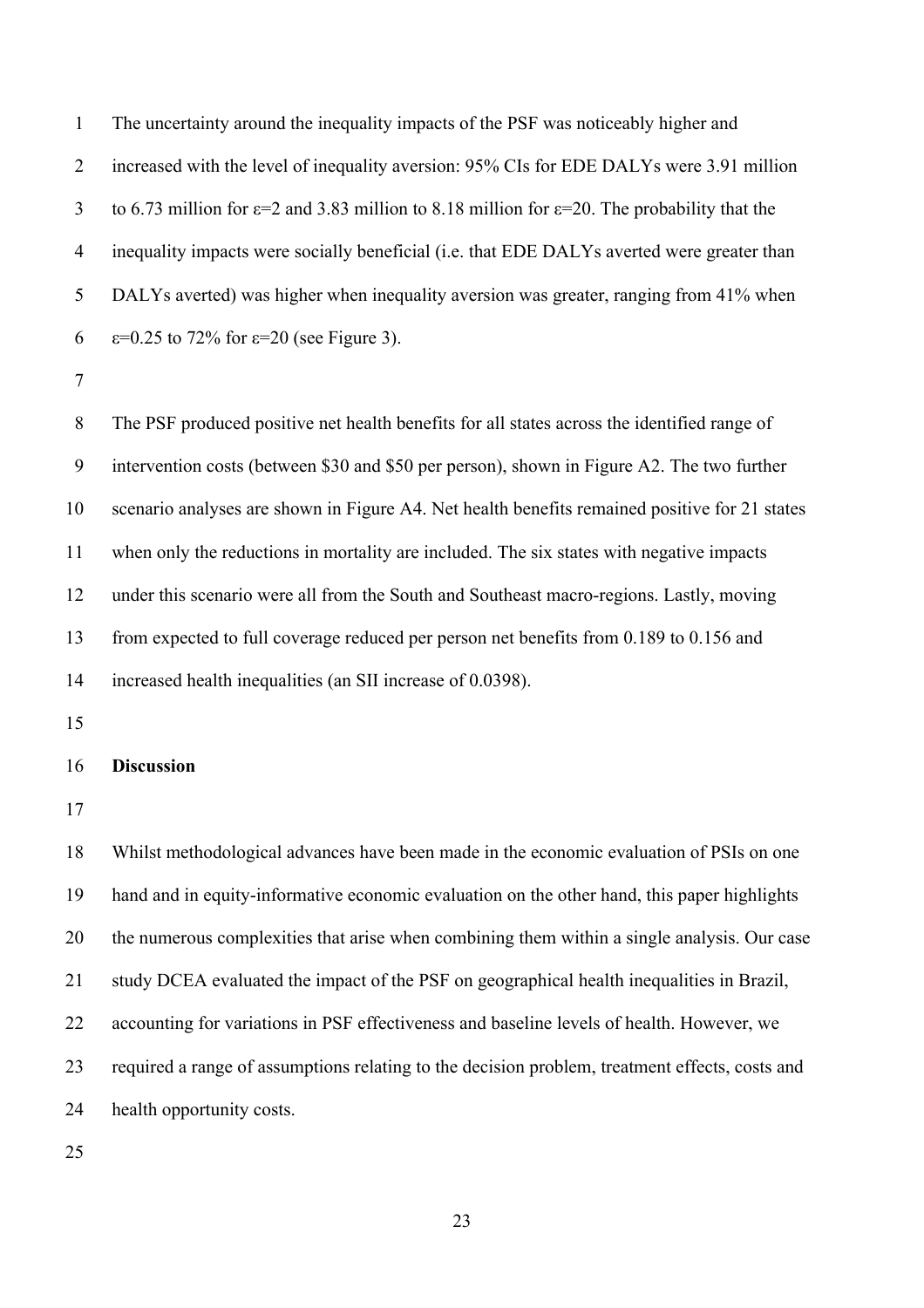#### *Case study model*

 Our results indicate that the PSF has increased overall population health in Brazil, with greater estimated net benefits found in states with lower average incomes. We found considerable geographical variation in net benefits; per person DALYs averted in Rondônia (0.865) were 16 times greater than those for São Paolo (0.054). However, inequality measures indicate that between-state inequalities did not change substantially.

 We adopted conservative modelling assumptions where possible in order to avoid overstating the impact of the PSF. Out of all possible health-related quality of life effects, we were able to capture five comorbidities (representing 15% of the overall DALY burden for Brazil), hence omitting potential benefits from averting or mitigating other conditions. We also used the absolute cost of PSF teams rather than an incremental cost that accounts for the counterfactual provision of a comparator programme, thereby likely underestimating the cost- effectiveness of the PSF. Finally, the impact evidence defined municipality-level PSF coverage as a binary variable. However, PSF coverage in many municipalities will not be 100%, meaning that the mortality effect of the PSF will likely be underestimated.

 Several limitations in the analysis should also be noted. Comorbidity costs are taken from studies conducted between 2012 and 2018, a period in which per capita healthcare expenditure will likely have been higher than in our baseline year of 1994. Even after accounting for inflation, this could overestimate the cost savings and net benefits associated with the PSF. We also lack information on the dynamic effects of the PSF, with respect to the demand for, or supply of, health services. The health benefits estimated by Rocha and Soares 24 (2010), for example, are likely a combination of the direct benefits from the PSF (such as behaviour change or vaccination) and indirect benefits from being referred to other types of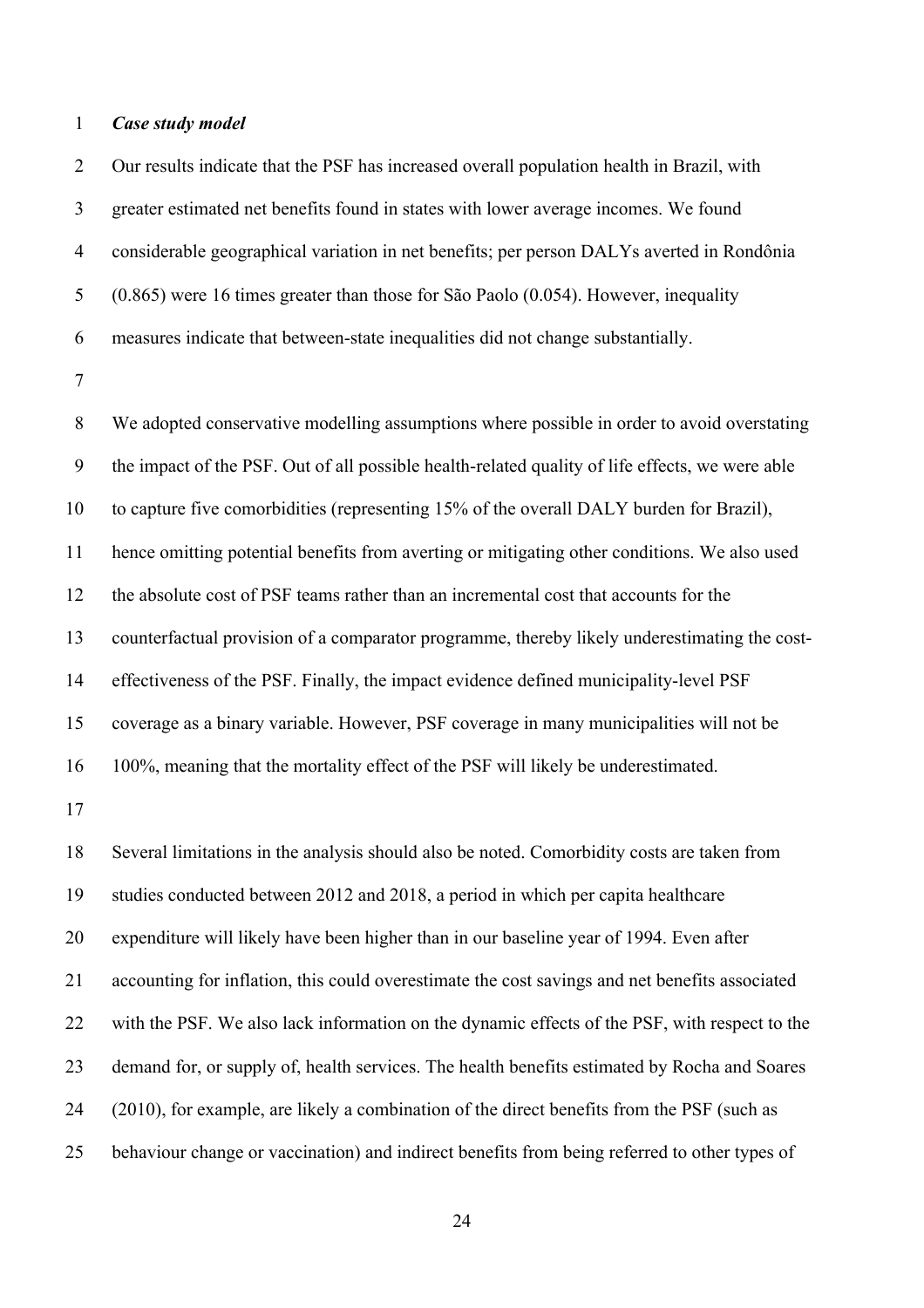health services. Indirect effects also impose additional costs on the system and may require increased investment in infrastructure. These could not be captured in the model, thereby inflating the cost-effectiveness of the PSF.

## *Distributional economic evaluation of PSIs*

 Several issues that we faced developing our decision model will be more generalisable to other distributional evaluations of PSIs. The most notable of these is the use of quasi- experimental treatment effectiveness evidence, which is likely to be main source of evidence for PSIs with more complex implementation and wider health system effects. Researchers need to consider how such evidence can be useful for informing contemporaneous decisions if it relates to PSIs that have already been implemented. This could be done by evaluating the impacts of tweaks to the intervention, such as improving coverage for those with poor access to services. Availability of evidence will also restrict the type of distributional evaluation approaches that can be undertaken. In our analysis, we could not implement other approaches (particularly ECEA) to model equity-relevant outcomes such as healthcare access or FRP (Bastos et al., 2017), as we could not identify evidence on how the PSF impacted them across sociodemographic or geographic groups.

 Treatment effect heterogeneity is another key evidence requirement that can be challenging to identify. This is because we need quasi-experimental studies that characterise heterogeneity in terms of policy relevant subgroups (e.g. socioeconomic or geographic) that can then also be linked to downstream outcomes (e.g. mortality risk). Despite the impact evidence used in our case study characterising treatment effect heterogeneity in terms of several different variables (age, cause and macro-region), we still required further assumptions to model health-related quality of life effects and state-specific effects.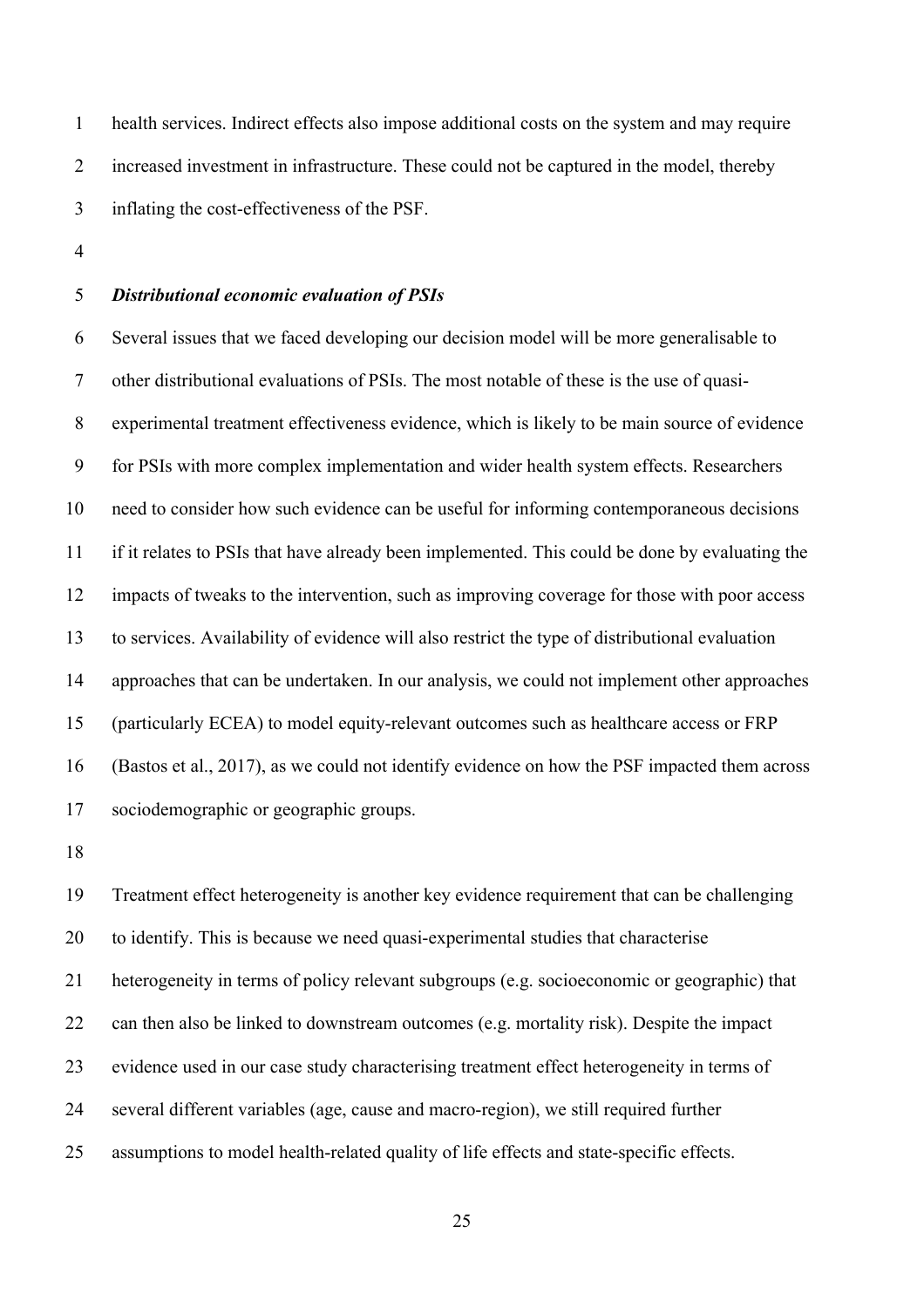Furthermore, because the impact evidence was based on a municipality-level analysis, our results do not reflect the potentially targeted implementation of PSF teams within municipalities to areas with deprived populations or very limited pre-existing healthcare facilities.

 By estimating state-specific health opportunity costs, our analysis partially accounted for the fact that state-level health expenditures generate opportunity costs may differ from those of the federal budget. However, we were not required to define any social distribution of opportunity costs because of our focus on geographical inequalities only. Evaluations analysing sociodemographic inequalities would require further analysis or assumptions about the opportunity cost distribution.

- 
- 

## **Conclusion**

 PSIs represent a significant use of health system resources and have the potential to generate large impacts on population health and health equity. Distributional economic evaluation can produce evidence on PSIs but imposes additional data requirements that may limit its usefulness. The validity and quality of future research will therefore be dependent upon the availability of quasi-experimental impact evidence that can inform contemporaneous health policy decisions and show how different equity-relevant subgroups are affected.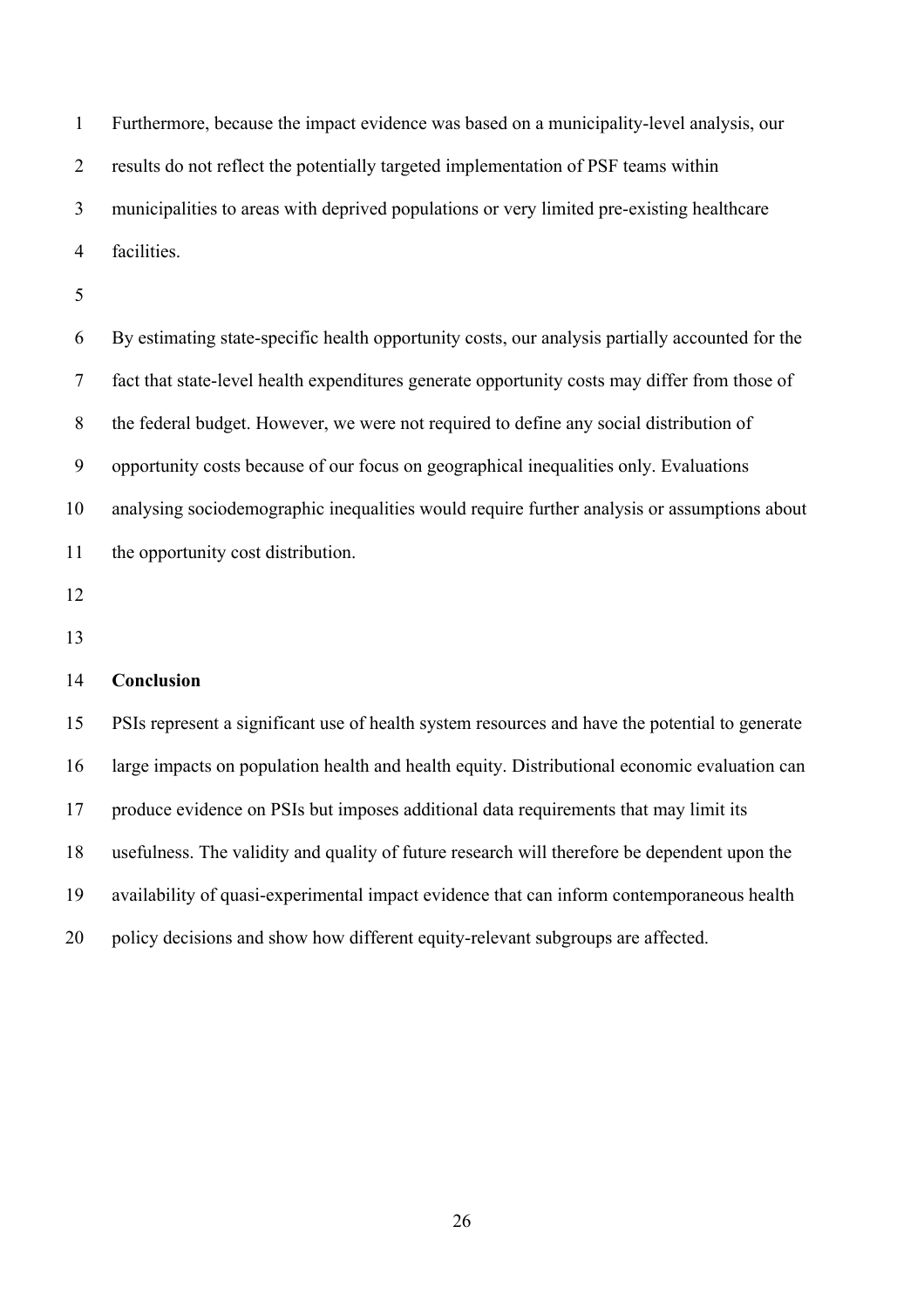# **Bibliography**

| $\overline{2}$ | Albuquerque, M.V. de, Viana, A.L. d'Ávila, Lima, L.D. de, Ferreira, M.P., Fusaro, E.R.,    |
|----------------|--------------------------------------------------------------------------------------------|
| $\overline{3}$ | Iozzi, F.L., 2017. Desigualdades regionais na saúde: mudanças observadas no Brasil de      |
| $\overline{4}$ | 2000 a 2016. Cien. Saude Colet. 22, 1055-1064. https://doi.org/10.1590/1413-               |
| 5              | 81232017224.26862016                                                                       |
| 6              | Asaria, M., Griffin, S., Cookson, R., 2016. Distributional Cost-Effectiveness Analysis: A  |
| $\tau$         | Tutorial. Med. Decis. Mak. 36, 8-19. https://doi.org/10.1177/0272989X15583266              |
| $8\,$          | Asaria, M., Griffin, S., Cookson, R., Whyte, S., Tappenden, P., 2015. Distributional Cost- |
| 9              | Effectiveness Analysis of Health Care Programmes - A Methodological Case Study of          |
| 10             | the UK Bowel Cancer Screening Programme. Health Econ. 24, 742–754.                         |
| 11             | https://doi.org/10.1002/hec                                                                |
| 12             | Bastos, M.L., Menzies, D., Hone, T., Dehghani, K., Trajman, A., 2017. The impact of the    |
| 13             | Brazilian family health on selected primary care sensitive conditions: A systematic        |
| 14             | review. PLoS One 12, 1–14. https://doi.org/10.1371/journal.pone.0182336                    |
| 15             | Cookson, R., Mirelman, A.J., Griffin, S., Asaria, M., Dawkins, B., Norheim, O.F., Verguet, |
| 16             | S., Culyer, A.J., 2017. Using Cost-Effectiveness Analysis to Address Health Equity         |
| 17             | Concerns. Value Heal. 20, 206-212. https://doi.org/10.1016/j.jval.2016.11.027              |
| 18             | Dawkins, B., Mirelman, A., Asaria, M., Johansson, K.A., Cookson, R., 2018. Distributional  |
| 19             | cost-effectiveness analysis in low- and middle-income countries: illustrative example of   |
| 20             | rotavirus vaccination in Ethiopia. Health Policy Plan. 33, 456–463.                        |
| 21             | Departamento de Informática do SUS, 2019. DataSUS [WWW Document]. URL                      |
| 22             | http://datasus.saude.gov.br (accessed 6.10.19).                                            |
| 23             | Escorel, S., Giovanella, L., Mendonça, M.H.M. de, Senna, M. de C.M., 2007. O Programa de   |
| 24             | Saúde da Família e a construção de um novo modelo para a atenção básica no Brasil.         |
| 25             | Rev. Panam. Salud Pública 21. https://doi.org/10.1590/S1020-49892007000200011              |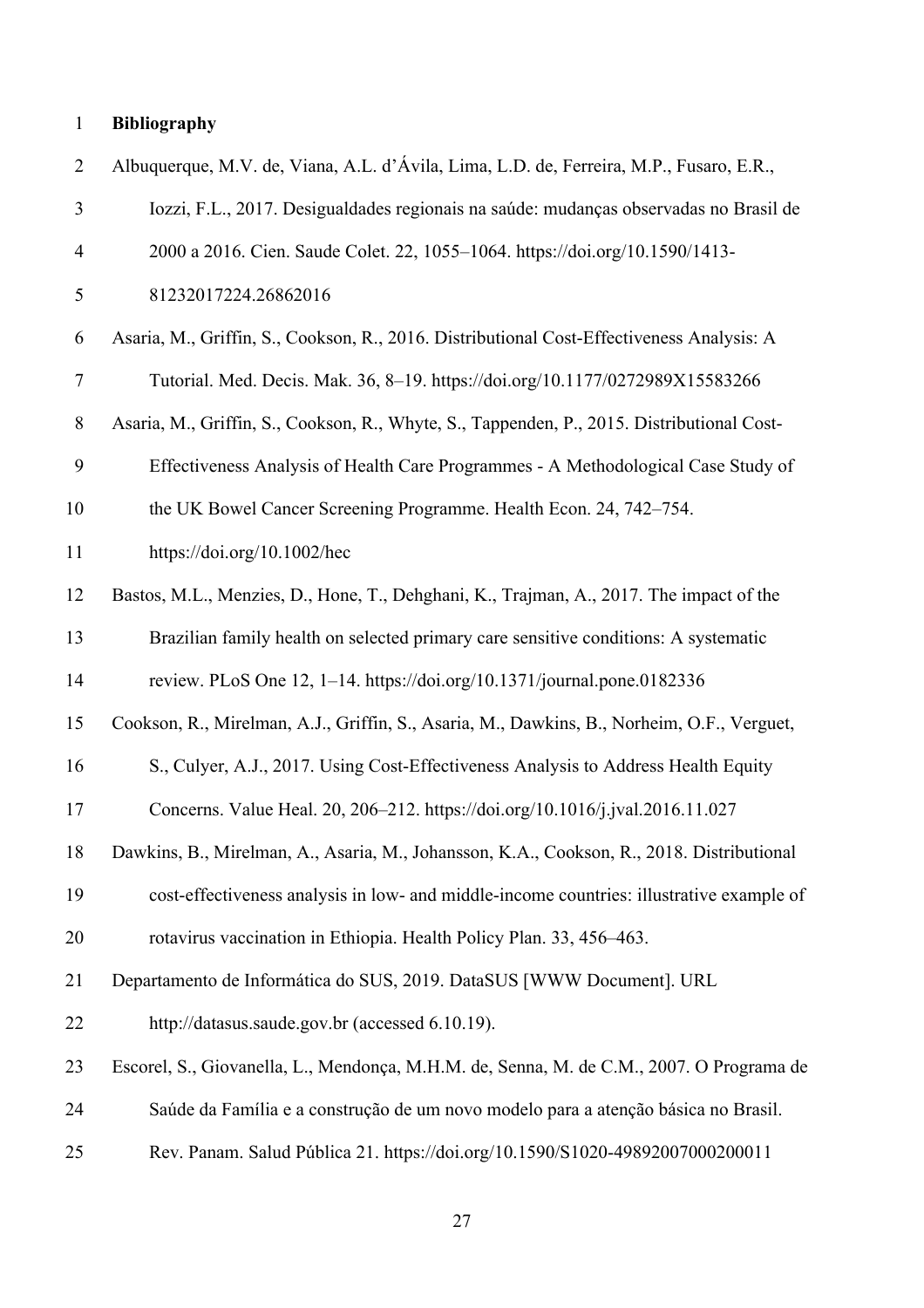| $\mathbf{1}$   | Faria, R., Walker, S., Whyte, S., Dixon, S., Palmer, S., Sculpher, M., 2017. How to Invest in |
|----------------|-----------------------------------------------------------------------------------------------|
| $\overline{2}$ | Getting Cost-effective Technologies into Practice ? A Framework for Value of                  |
| 3              | Implementation Analysis Applied to Novel Oral Anticoagulants. Med. Decis. Mak. 37,            |
| $\overline{4}$ | 148-161. https://doi.org/10.1177/0272989X16645577                                             |
| $\mathfrak{S}$ | Filho, F. dos S.R., da Silva, M.G.C., 2009. Análise de custos com pessoal e produtividade de  |
| 6              | equipes do programa de saúde da família em Fortaleza, Ceará. Ciênc. Saúde Coletiva 14.        |
| $\tau$         | GBD 2016 DALYs and HALE Collaborators, 2017. Global, regional, and national disability-       |
| $\,8\,$        | adjusted life-years (DALYs) for 333 diseases and injuries and healthy life expectancy         |
| 9              | (HALE) for 195 countries and territories, 1990–2016: a systematic analysis for the            |
| 10             | Global Burden of Disease Study 2016. Lancet 1260-344.                                         |
| 11             | Griffin, S., Claxton, K., Palmer, S., Sculpher, M., 2010. Dangerous Omissions: The            |
| 12             | consequences of ignoring decision uncertainty. Health Econ. https://doi.org/10.1002/hec       |
| 13             | Harris, M., Haines, A., 2010. Brazil's Family Health Programme. BMJ 341, c4945.               |
| 14             | Hone, T., Rasella, D., Barreto, M., Atun, R., Majeed, A., Millett, C., 2017. Large reductions |
| 15             | in amenable mortality associated with Brazil's primary care expansion and strong health       |
| 16             | governance. Health Aff. 36, 149-158. https://doi.org/10.1377/hlthaff.2016.0966                |
| 17             | Howdon, D.D.H., Lomas, J.R.S., Paulden, M., 2019. Implications of Nonmarginal Budgetary       |
| 18             | Impacts in Health Technology Assessment: A Conceptual Model. Value Heal. 22, 891–             |
| 19             | 897. https://doi.org/10.1016/j.jval.2019.04.001                                               |
| 20             | Institute for Health Metrics and Evaluation, 2019. Global Health Data Exchange [WWW           |
| 21             | Document]. URL http://ghdx.healthdata.org/ (accessed 6.13.16).                                |
| 22             | International Monetary Fund, 2019. World Economic Outlook (April 2019) [WWW                   |
| 23             | Document]. URL https://www.imf.org/external/datamapper/datasets/WEO (accessed                 |
| 24             | $6.17.19$ ).                                                                                  |
| 25             | Johri, M., Norheim, O.F., 2012. Can cost-effectiveness analysis integrate concerns for        |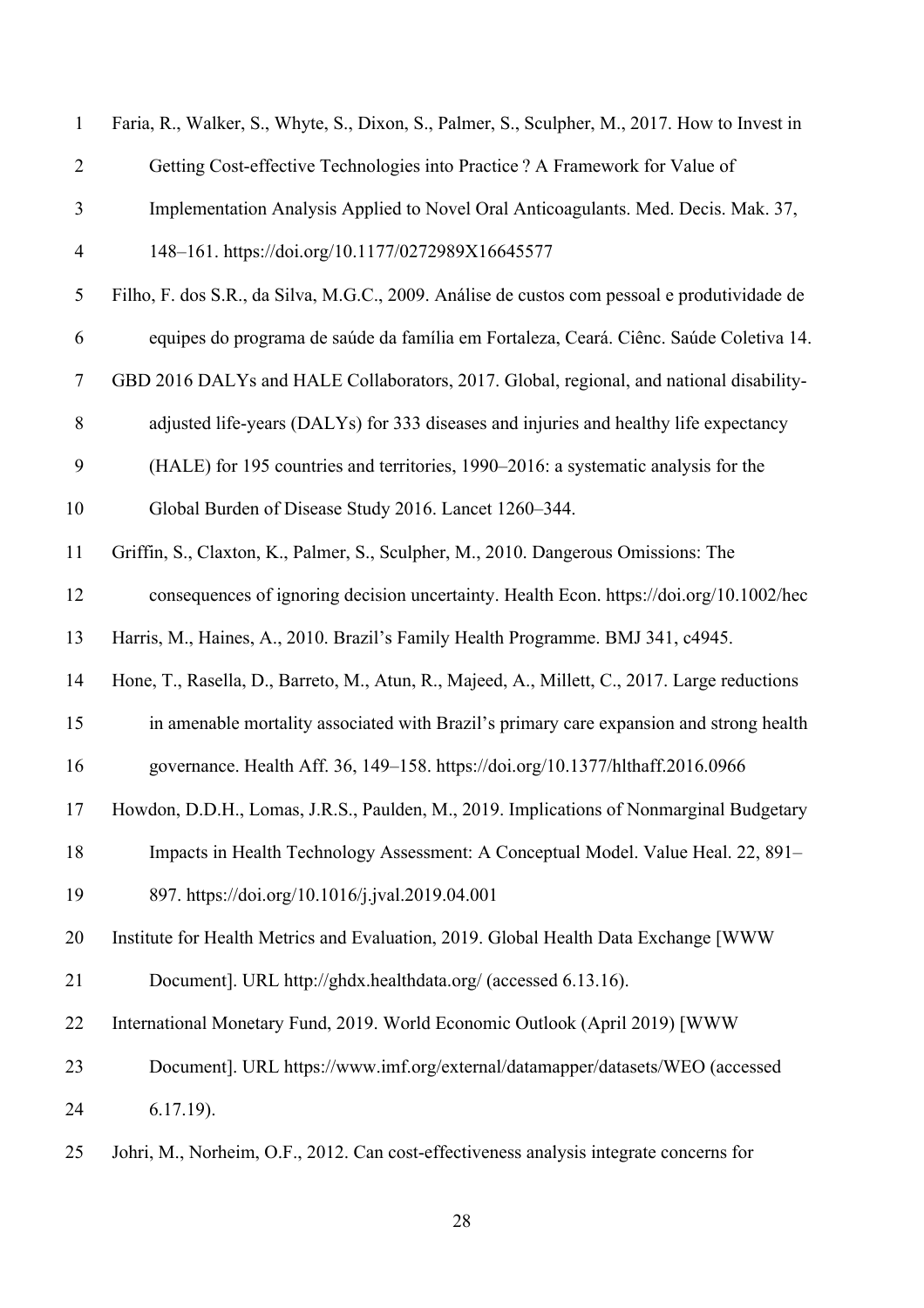| equity? Systematic review. Int. J. Technol. Assess. Health Care 28, 125–32. |  |
|-----------------------------------------------------------------------------|--|
|-----------------------------------------------------------------------------|--|

| https://doi.org/10.1017/S0266462312000050<br>∠ |  |
|------------------------------------------------|--|
|------------------------------------------------|--|

- Kieny, M.P., Bekedam, H., Dovlo, D., Fitzgerald, J., Habicht, J., Harrison, G., Kluge, H.,
- Lin, V., Menabde, N., Mirza, Z., Siddiqi, S., Travis, P., 2017. Strengthening health
- systems for universal health coverage and sustainable development. Bull. World Health
- Organ. 95, 537–539. https://doi.org/10.2471/BLT.16.187476
- Lehmann, U., Sanders, D., 2007. Community health workers: what do we know about them? World Health Organization, Geneva.
- Leite, I.C., Valente, J.G., Schramm, J.M.A., Daumas, R.P., Rodrigues, R.N., Santos, M.F.,
- Oliveira, A.F., Silva, R.S., Campos, M.R., Mota, J.C., 2015. Burden of disease in Brazil
- and its regions, 2008. Cad. Saúde Pública 31, 1–13. https://doi.org/10.1590/0102-
- 311X00111614
- Macinko, J., Almeida, C., dos Santos Oliveira, E., Klingelhoefer de Sa, P., 2004.
- Organization and delivery of primary health care services in Petropolis, Brazil. Int. J.
- Health Plann. Manage. 19, 303–317.
- Macinko, J., Harris, M., 2015. Brazil's Family Health Strategy Delivering Community-
- Based Primary Care in a Universal Health System. N. Engl. J. Med. 372, 2177–2181.
- Macinko, J., Mendonça, C.S., 2018. Estratégia Saúde da Família, um forte modelo de
- Atenção Primária à Saúde que traz resultados. Saúde em Debate 42, 18–37.
- https://doi.org/10.1590/0103-11042018s102
- Marinho, F., de Azeredo Passos, V.M., Carvalho Malta, D., Barboza França, E., Abreu,
- D.M.X., Araújo, V.E.M., Bustamante-Teixeira, M.T., Camargos, P.A.M., da Cunha,
- C.C., Duncan, B.B., Felisbino-Mendes, M.S., Guerra, M.R., Guimaraes, M.D.C.,
- Lotufo, P.A., Marcenes, W., Oliveira, P.P.V., de Moares Pedroso, M., Ribeiro, A.L.,
- Schmidt, M.I., Teixeira, R.A., Vasconcelos, A.M.N., Barreto, M.L., Bensenor, I.M.,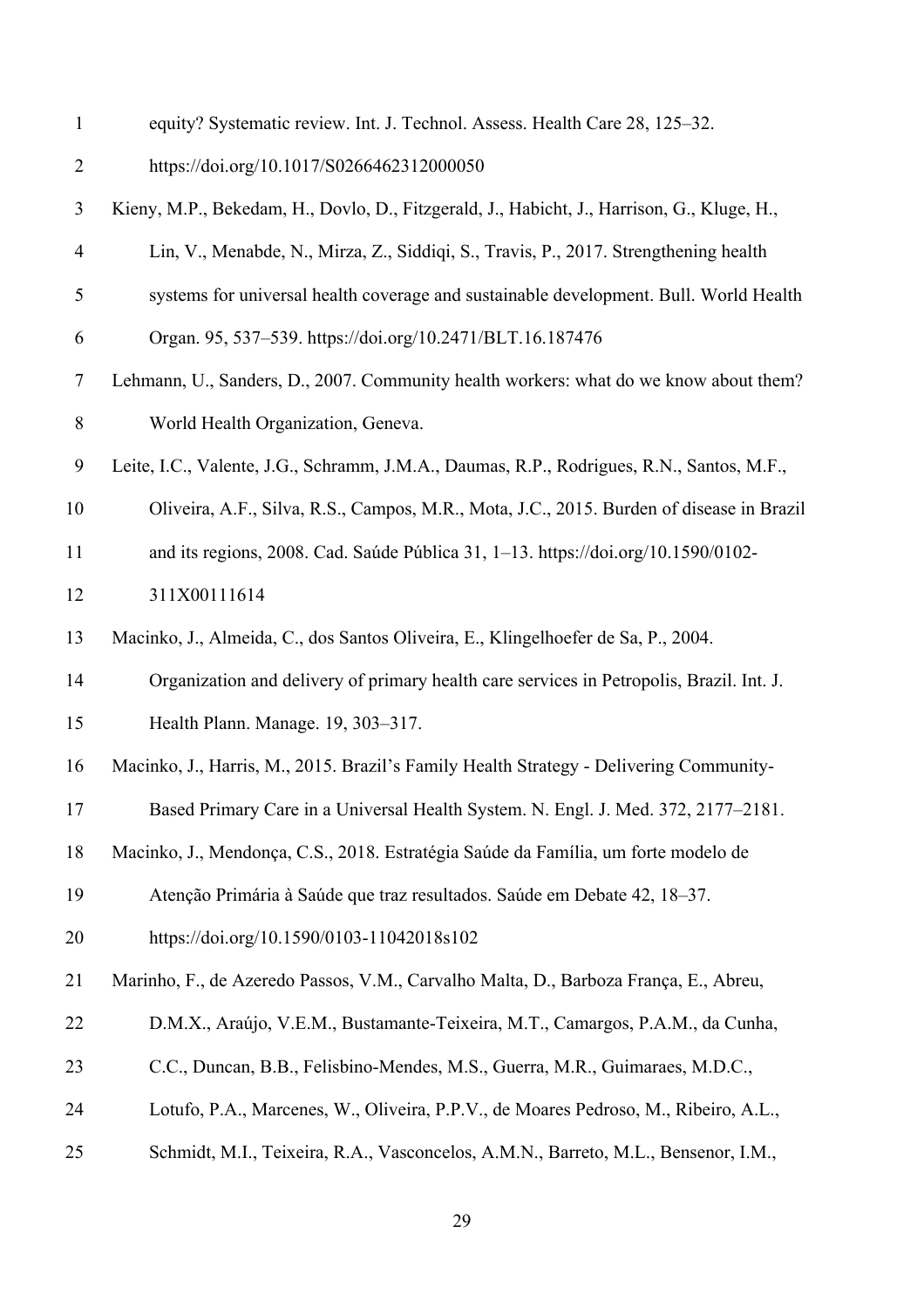| $\mathbf{1}$   | Brant, L.C.C., Claro, R.M., Costa Pereira, A., Cousin, E., Curado, M.P., dos Santos,          |
|----------------|-----------------------------------------------------------------------------------------------|
| $\overline{2}$ | K.P.B., Faro, A., Ferri, C.P., Furtado, J.M., Gall, J., Glenn, S.D., Goulart, A.C., Ishitani, |
| $\mathfrak{Z}$ | L.H., Kieling, C., Ladeira, R.M., Machado, I.E., Martins, S.C.O., Martins-Melo, F.R.,         |
| $\overline{4}$ | Melo, A.P.S., Miller-Petrie, M.K., Mooney, M.D., Nunes, B.P., Palone, M.R.T., Pereira,        |
| 5              | C.C., Rasella, D., Ray, S.E., Roever, L., de Freitas Saldanha, R., Santos, I.S., Schneider,   |
| 6              | I.J.C., Santos Silva, D.A., Silveira, D.G.A., Soares Filho, A.M., Moraes Sousa, T.C.,         |
| $\tau$         | Szwarcwald, C.L., Traebert, J., Velasquez-Melendez, G., Wang, Y.-P., Lozano, R.,              |
| $8\,$          | Murray, C.J.L., Naghavi, M., 2018. Burden of disease in Brazil, 1990–2016: a                  |
| 9              | systematic subnational analysis for the Global Burden of Disease Study 2016. Lancet           |
| 10             | 392. https://doi.org/10.1016/S0140-6736(18)31221-2                                            |
| 11             | McNamara, S., Holmes, J., Stevely, A.K., Tsuchiya, A., 2019. How averse are the UK            |
| 12             | general public to inequalities in health between socioeconomic groups? A systematic           |
| 13             | review. Eur. J. Heal. Econ. 21, 275-285. https://doi.org/10.1007/s10198-019-01126-2           |
| 14             | Ministério da Saúde, 2008. Saúde da família no Brasil: uma análise de indicadores             |
| 15             | selecionados: 1998-2005/2006. Ministério da Saúde, Secretaria de Atenção à Saúde,             |
| 16             | Departamento de Atenção Básica.                                                               |
| 17             | Ochalek, J., Asaria, M., Chuar, P.F., Lomas, J., Mazumdar, S., Claxton, K., 2019. Assessing   |
| 18             | Health Opportunity Costs for the Indian Health Care Systems (CHE Research Paper No.           |
| 19             | 161). Centre for Health Economics, York.                                                      |
| 20             | Ochalek, J., Lomas, J., Claxton, K., 2018. Estimating health opportunity costs in low- and    |
| 21             | middle-income countries: a novel approach and evidence from cross-country data. BMJ           |
| 22             | Glob. Heal. 3, e000964. https://doi.org/10.1136/bmjgh-2018-000964                             |
| 23             | Pandya, A., Doran, T., Zhu, J., Walker, S., Arntson, E., Ryan, A.M., 2018. Modelling the      |
| 24             | cost-effectiveness of pay-for-performance in primary care in the UK. BMC Med. 16,             |
| 25             | 135. https://doi.org/10.1186/s12916-018-1126-3                                                |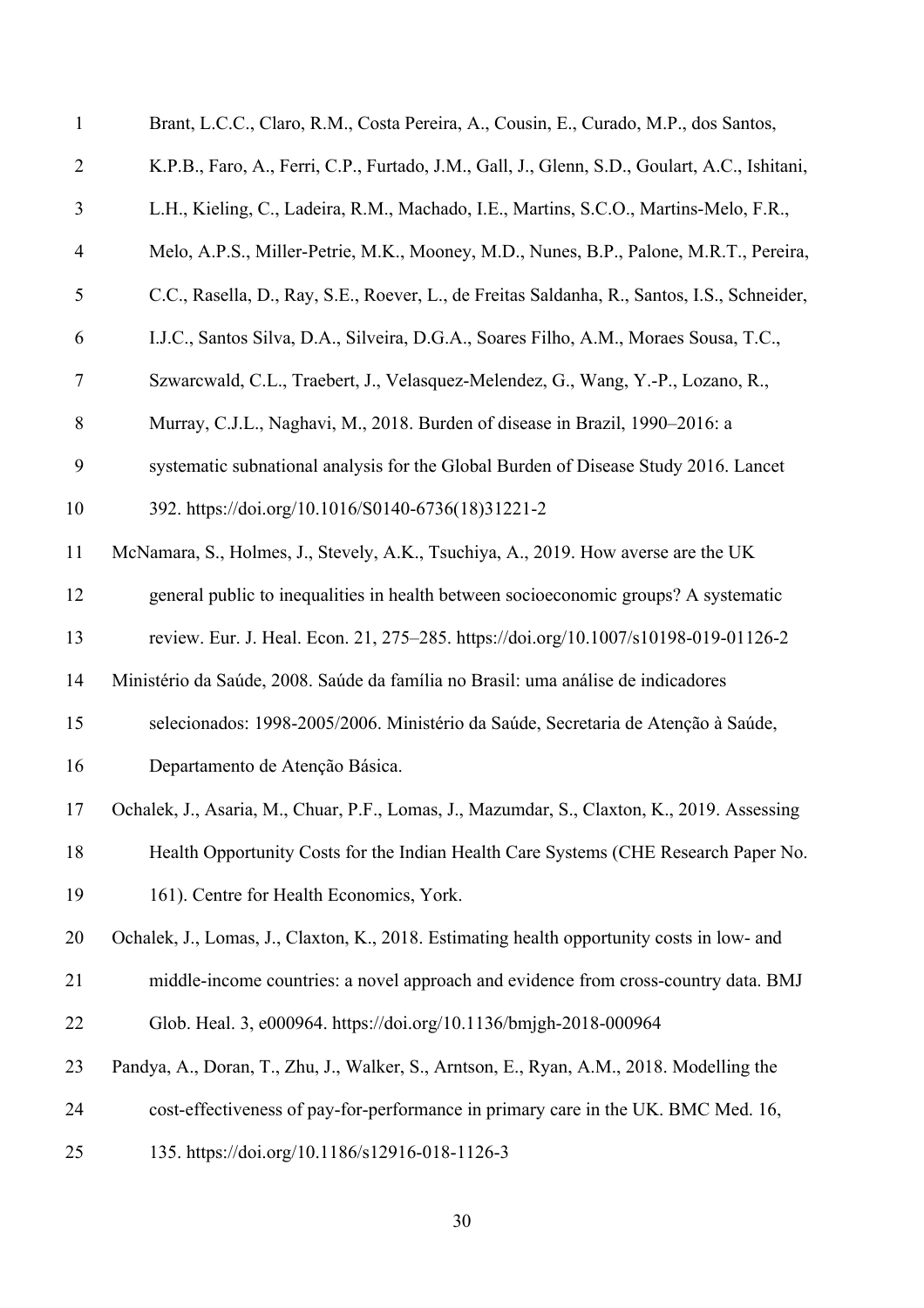| Rajkumar, A.S., Cavagnero, E., Class, D., Ferl, K., 2014. Health financing profile - Brazil. |
|----------------------------------------------------------------------------------------------|
| World Bank.                                                                                  |

| 3              | Ridde, V., Haddad, S., Heinmüller, R., 2013. Improving equity by removing healthcare fees    |
|----------------|----------------------------------------------------------------------------------------------|
| $\overline{4}$ | for children in Burkina Faso. J. Epidemiol. Community Health 67, 751–757.                    |
| 5              | https://doi.org/10.1136/jech-2012-202080                                                     |
| 6              | Rocha, R., Soares, R.R., 2010. Evaluating the Impact of Community-Based Health               |
| $\tau$         | Interventions: Evidence from Brazil's Family Health Program. Health Econ. 19, 126–           |
| $8\,$          | 158. https://doi.org/10.1002/hec                                                             |
| 9              | Salomon, J.A., Haagsma, J.A., Davis, A., de Noordhout, C.M., Polinder, S., Havelaar, A.H.,   |
| 10             | Cassini, A., Devleesschauwer, B., Kretzschmar, M., Speybroeck, N., Murray, C.J.L.,           |
| 11             | Vos, T., 2015. Disability weights for the Global Burden of Disease 2013 study. Lancet        |
| 12             | Glob. Heal. 3, e712-e723. https://doi.org/10.1016/S2214-109X(15)00069-8                      |
| 13             | Sutton, M., Garfield-Birkbeck, Steph Martin, G., Meacock, R., Morris, S., Sculpher, M.,      |
| 14             | Street, A., Watson, S.I., Lilford, R.J., 2018. Economic analysis of service and delivery     |
| 15             | interventions in health care. Heal. Serv. Deliv. Res. 6.                                     |
| 16             | Tesouro Nacional, 2019. Contas Anuais [WWW Document]. URL                                    |
| 17             | http://www.tesouro.fazenda.gov.br/pt PT/contas-anuais (accessed 6.13.19).                    |
| 18             | United Nations, 2020. Goal 3: Sustainable Development Goals [WWW Document]. URL              |
| 19             | https://sustainabledevelopment.un.org/sdg3 (accessed 1.17.20).                               |
| 20             | Verguet, S., Kim, J.J., Jamison, D.T., 2016. Extended Cost-Effectiveness Analysis for Health |
| 21             | Policy Assessment: A Tutorial. Pharmacoeconomics 34, 913–923.                                |
| 22             | https://doi.org/10.1007/s40273-016-0414-z                                                    |
| 23             | Weatherly, H., Drummond, M., Claxton, K., Cookson, R., Ferguson, B., Godfrey, C., Rice,      |
| 24             | N., Sculpher, M., Sowden, A., 2009. Methods for assessing the cost-effectiveness of          |
|                |                                                                                              |

public health interventions: key challenges and recommendations. Health Policy (New.